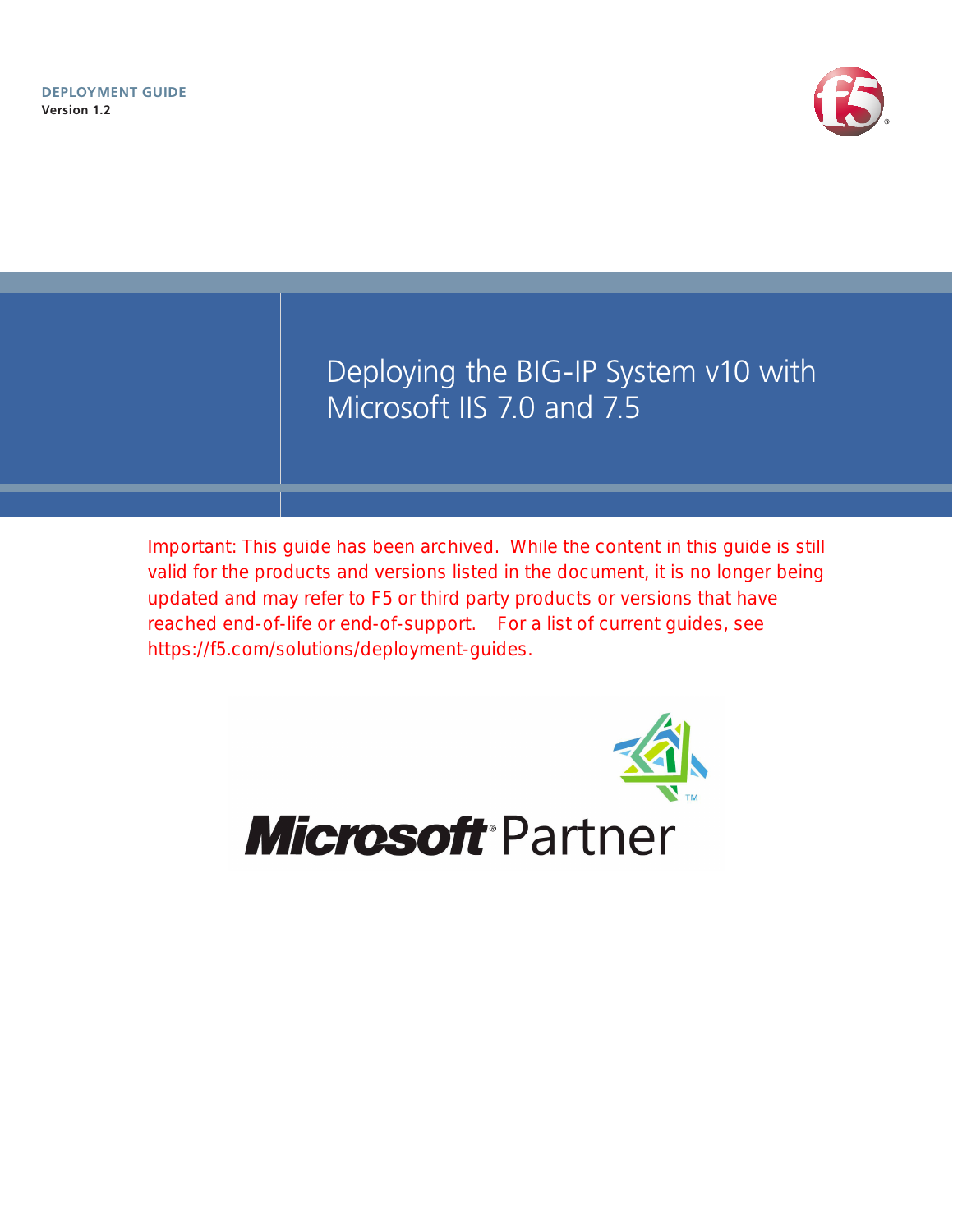# Table of Contents

### [Deploying the BIG-IP system v10 with Microsoft IIS](#page-3-0)

| Optional: Using X-Forwarded-For to log the client IP address in IIS 7.0 and 7.5  1-11 |
|---------------------------------------------------------------------------------------|
|                                                                                       |
|                                                                                       |
|                                                                                       |
|                                                                                       |

### [Manually configuring the BIG-IP LTM for IIS](#page-18-0)

### [Manually configuring the WebAccelerator module for IIS](#page-32-0)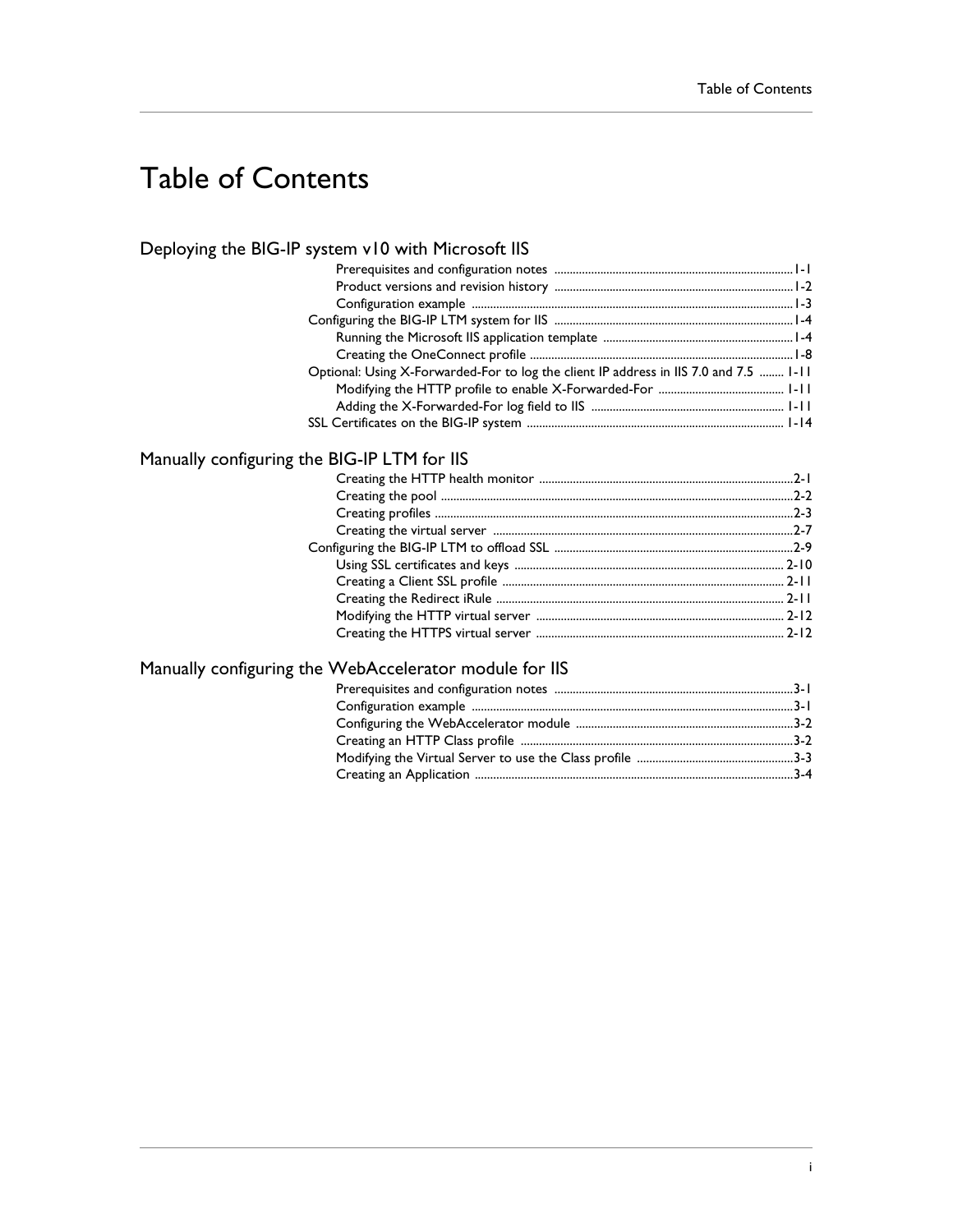

# Deploying the BIG-IP System v10 with Microsoft Internet Information Services 7.0

1

- [Configuring the BIG-IP LTM system for IIS](#page-6-0)
- [Running the Microsoft IIS application template](#page-6-1)
- [Creating the OneConnect profile](#page-10-0)
- [Optional: Using X-Forwarded-For to log the client](#page--1-0)  [IP address in IIS 7.0 and 7.5](#page--1-0)
- [SSL Certificates on the BIG-IP system](#page-16-0)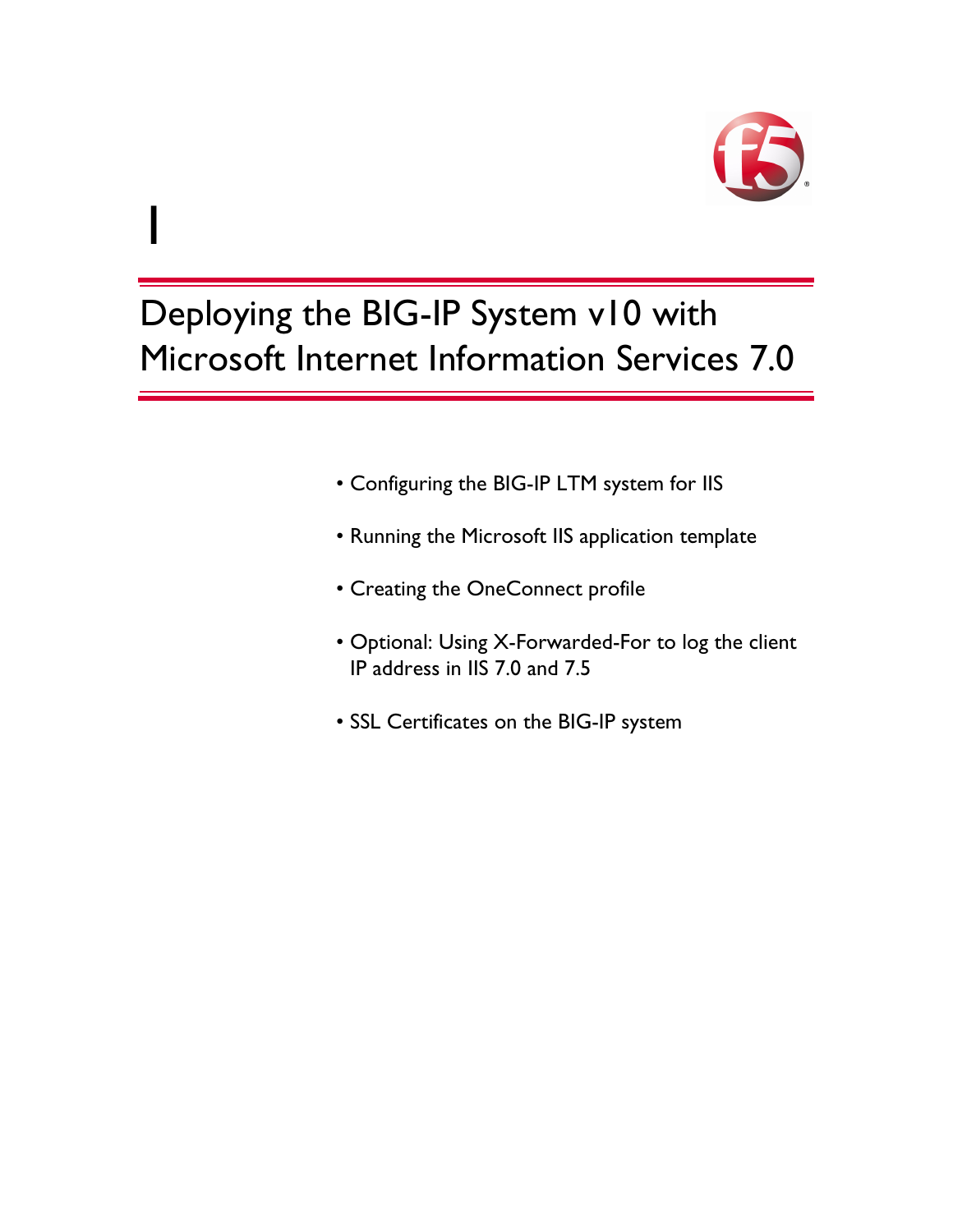# <span id="page-3-0"></span>Deploying the BIG-IP system v10 with Microsoft IIS

F5's BIG-IP system can increase the existing benefits of deploying Microsoft's Internet Information Services (IIS) to provide enterprises, managed service providers, and e-businesses an easy-to-use solution for deploying, managing and securing global and local area traffic.

The BIG-IP system provides a number of ways to accelerate, optimize, and scale Microsoft IIS deployments. When BIG-IP LTM relieves IIS 7.0 and 7.5 servers from tasks such as compression, caching, and SSL processing, each server is able to devote more resources to running applications and can service more user requests.

New in version 10.0 of the BIG-IP system are Application Ready Templates. These application templates ease the process of configuring the BIG-IP system. Instead of having to individually create each object that pertains to the type of application traffic you want the BIG-IP system to manage, you can run an application template. The application template automatically creates BIG-IP system objects that are customized for that application. These objects can be either local traffic objects, TMOS objects, or both.

[To provide feedback on this deployment guide or other F5 solution](mailto:solutionsfeedback@f5.com)  [documents, contact us at](mailto:solutionsfeedback@f5.com) *solutionsfeedback@f5.com*.

### <span id="page-3-1"></span>Prerequisites and configuration notes

All of the procedures in this Deployment Guide are performed on the BIG-IP system. The following are prerequisites for this solution:

- ◆ We recommend the latest version of Microsoft IIS. This Deployment Guide has been tested with IIS 7.0 and 7.5.
- ◆ [For this deployment guide, the BIG-IP LTM system must be running](http://www.f5.com/solutions/resources/deployment-guides/index.html#letterM)  [version 10.0 or later. If you are using a previous version of the BIG-IP](http://www.f5.com/solutions/resources/deployment-guides/index.html#letterM)  [LTM system see the](http://www.f5.com/solutions/resources/deployment-guides/index.html#letterM) *Deployment Guide* index.
- ◆ If you are using the BIG-IP system to offload SSL, we assume you have already obtained an SSL certificate and key, but it is not yet installed on the BIG-IP LTM system. For more information, see *[SSL Certificates on](#page-16-0)  [the BIG-IP system](#page-16-0)*, on page 13.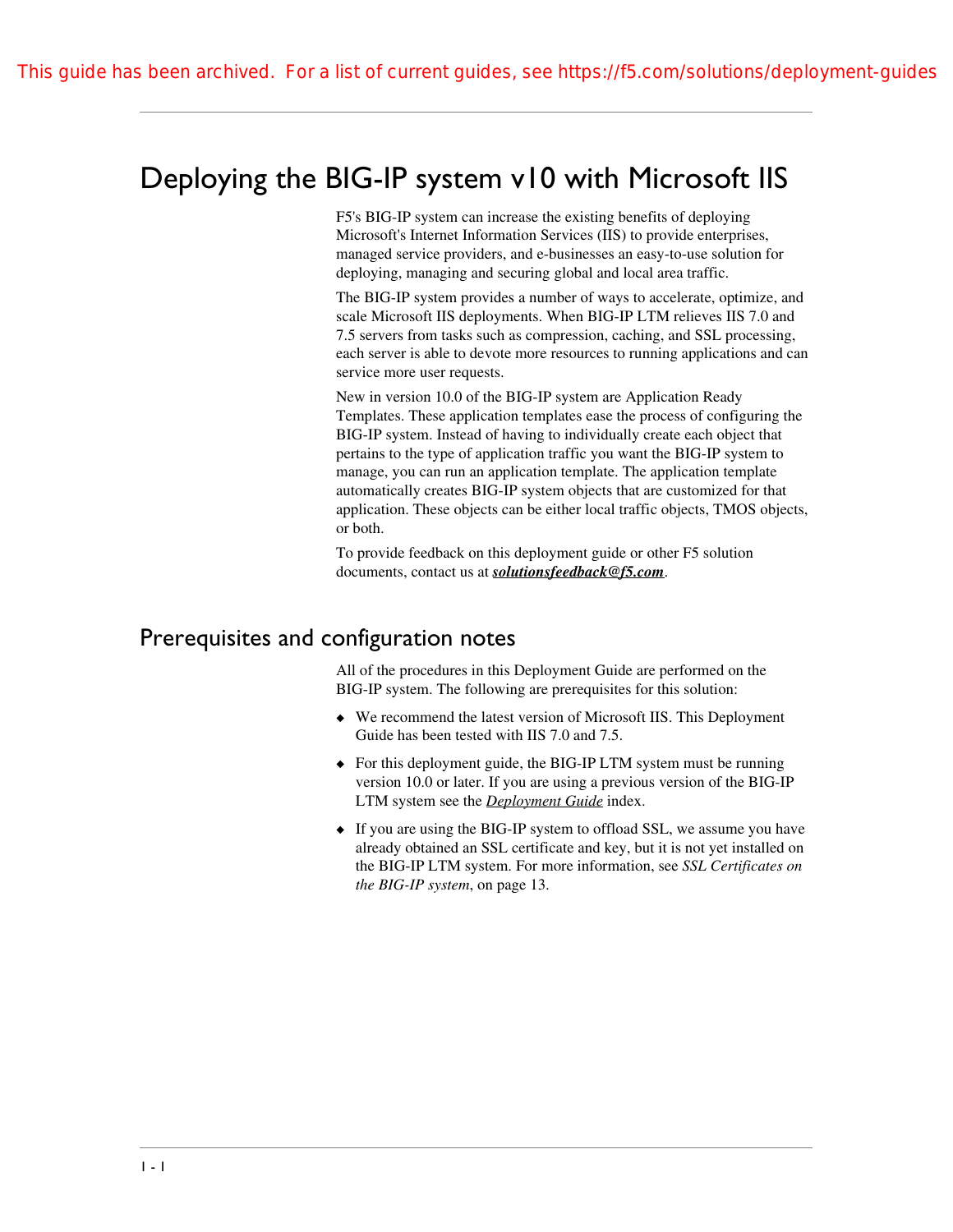◆ While we strongly recommend using the application template, you can also manually configure the BIG-IP system. For more information, see chapter 2, *[Manually configuring the BIG-IP LTM for IIS](#page-18-2)*, on page 2-1 and chapter 3, *[Manually configuring the WebAccelerator module for IIS](#page-32-3)*, [on page 3-1.](#page-32-3)

#### **Important**

*All local traffic objects that an application template creates reside in administrative partition Common. Consequently, to use the application templates feature, including viewing the Templates list screen, you must have a user role assigned to your user account that allows you to view and manage objects in partition Common.*

# <span id="page-4-0"></span>Product versions and revision history

Product and versions tested for this deployment guide:

| <b>Product Tested</b>                  | <b>Version Tested</b> |
|----------------------------------------|-----------------------|
| BIG-IP System (LTM and WebAccelerator) | 10.0                  |
| Microsoft IIS                          | 7.0, 7.5              |

Revision history:

| <b>Version</b> | <b>Description</b>                                                                                                                                                                                                                                                  |
|----------------|---------------------------------------------------------------------------------------------------------------------------------------------------------------------------------------------------------------------------------------------------------------------|
| 1.0            | New deployment quide                                                                                                                                                                                                                                                |
| 1.1            | Added support for BIG-IP v10.1                                                                                                                                                                                                                                      |
| 1.2            | Added optional procedure for enabling X-Forwarded-For on the<br>BIG-IP LTM, and the section Optional: Using X-Forwarded-For to<br>log the client IP address in IIS 7.0 and 7.5, on page 1-11 for<br>instructions on configuring IIS to log the client IP address.   |
| 1.3            | Modified the optional section on using X-Forwarded-For to log the<br>client IP address in IIS 7 and 7.5 to include installing the Custom<br>Logging service role, and steps for editing the IIS Log Definition to<br>include the X-Forwarded-For header (3-13-2012) |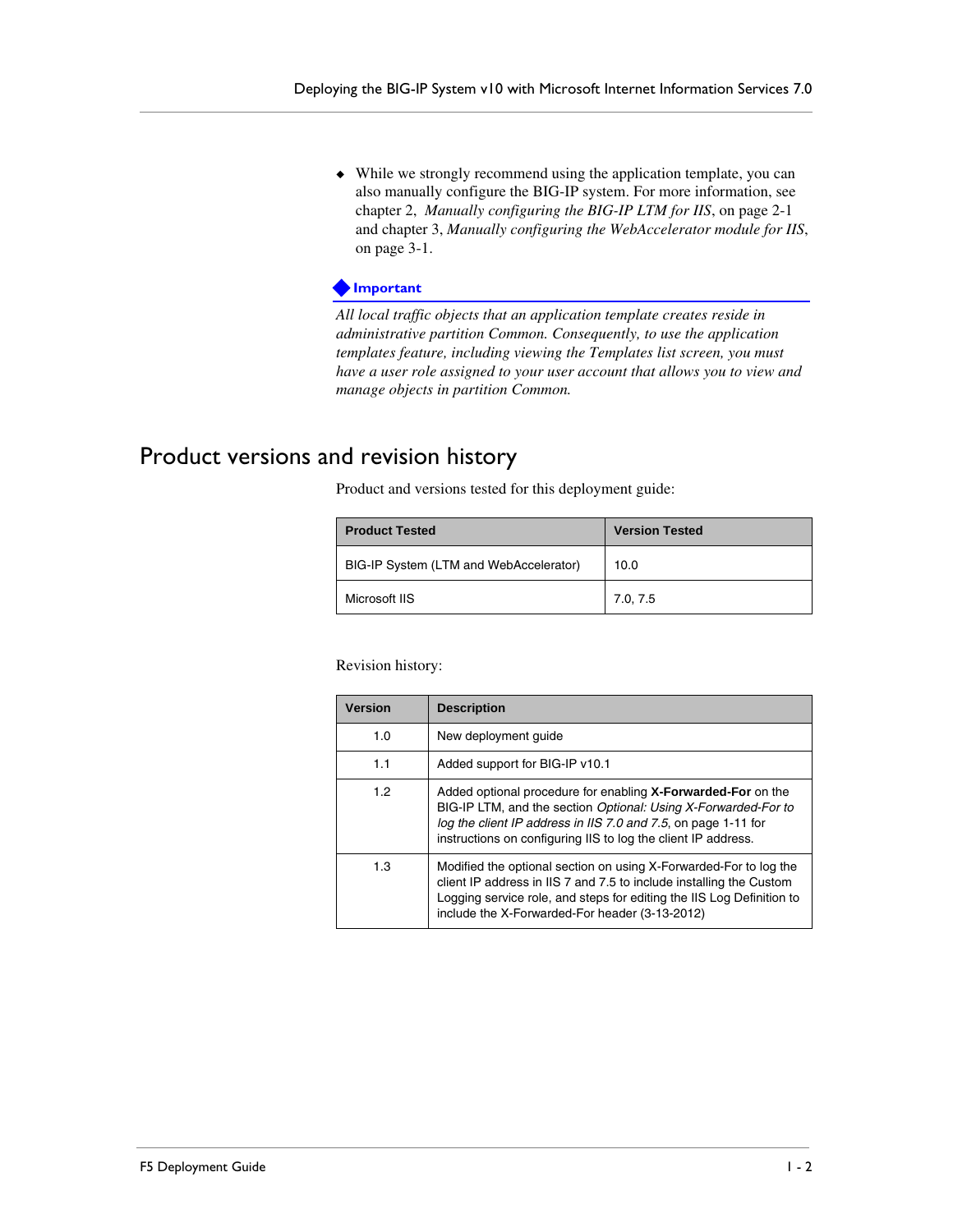# <span id="page-5-0"></span>Configuration example

In this Deployment Guide, the BIG-IP system is optimally configured to optimize and direct traffic to IIS servers. Figure 1.1 shows a logical configuration example with a redundant pair of BIG-IP LTM devices running the WebAccelerator module, in front of a group of IIS servers.



*Figure 1.1 Logical configuration example*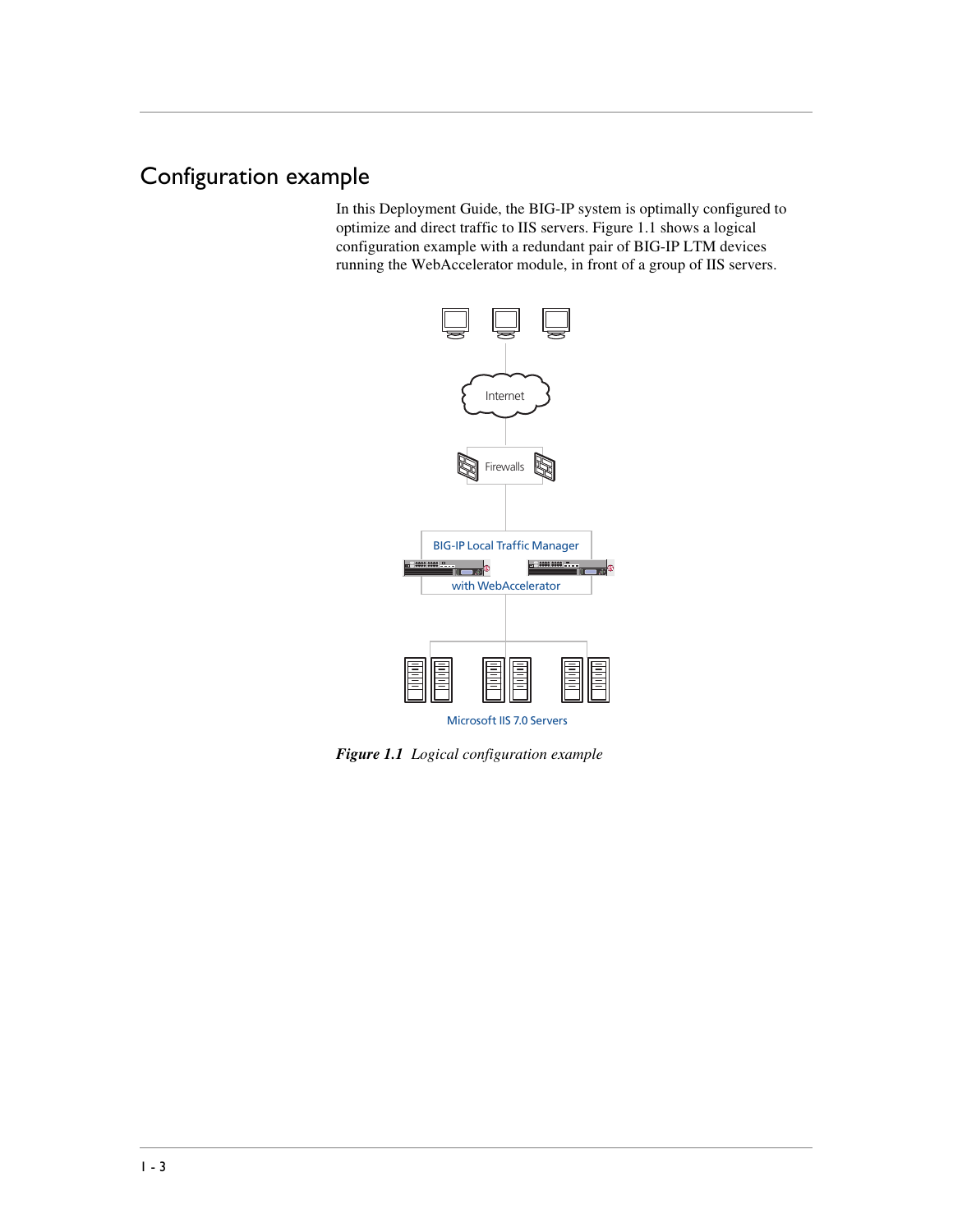# <span id="page-6-0"></span>Configuring the BIG-IP LTM system for IIS

You can use the new application template feature on the BIG-IP system to efficiently configure a set of objects corresponding to Microsoft IIS. The template uses a set of wizard-like screens that query for information and then creates the required objects. For example, depending on the settings you specify, this template creates two virtual servers, one HTTPS profile, two TCP profiles, one Persistence profile, one Client SSL profile, one iRule, one pool, and one HTTP monitor. At the end of the template configuration process, the system presents a list of the objects created and a description for how each object interacts with the application.

#### **Important**

*Although the template version only states 7.0 for IIS, the template works for IIS version 7.5 without modification.*

#### **Note**

*Depending on which modules are licensed on your BIG-IP system, some of the options in the template may not appear.* 

# <span id="page-6-1"></span>Running the Microsoft IIS application template

To run the Microsoft IIS application template, use the following procedure.

#### **To run the Microsoft IIS application template**

- 1. Verify that your current administrative partition is set to **Common**. The Partition list is in the upper right corner.
- 2. On the Main tab, expand **Templates and Wizards**, and then click **Templates**. The Templates screen opens, displaying a list of templates.
- 3. In the Application column, click **Microsoft IIS**. The Microsoft IIS application template opens.
- 4. In the Virtual Server Questions section, complete the following:
	- a) You can type a unique prefix for your Microsoft IIS objects that the template will create. In our example, we leave this setting at the default, **my\_iis**.
	- b) Enter the IP address for this virtual server. The system creates a virtual server named <prefix from step a> virtual server. In our example, we type **192.168.10.120**.
	- c) If the servers use a route through the BIG-IP system to deliver response data to the client, select **Yes** from the list. In this case, the BIG-IP does **not** translate the client's source address.

If the BIG-IP system should translate the client's source address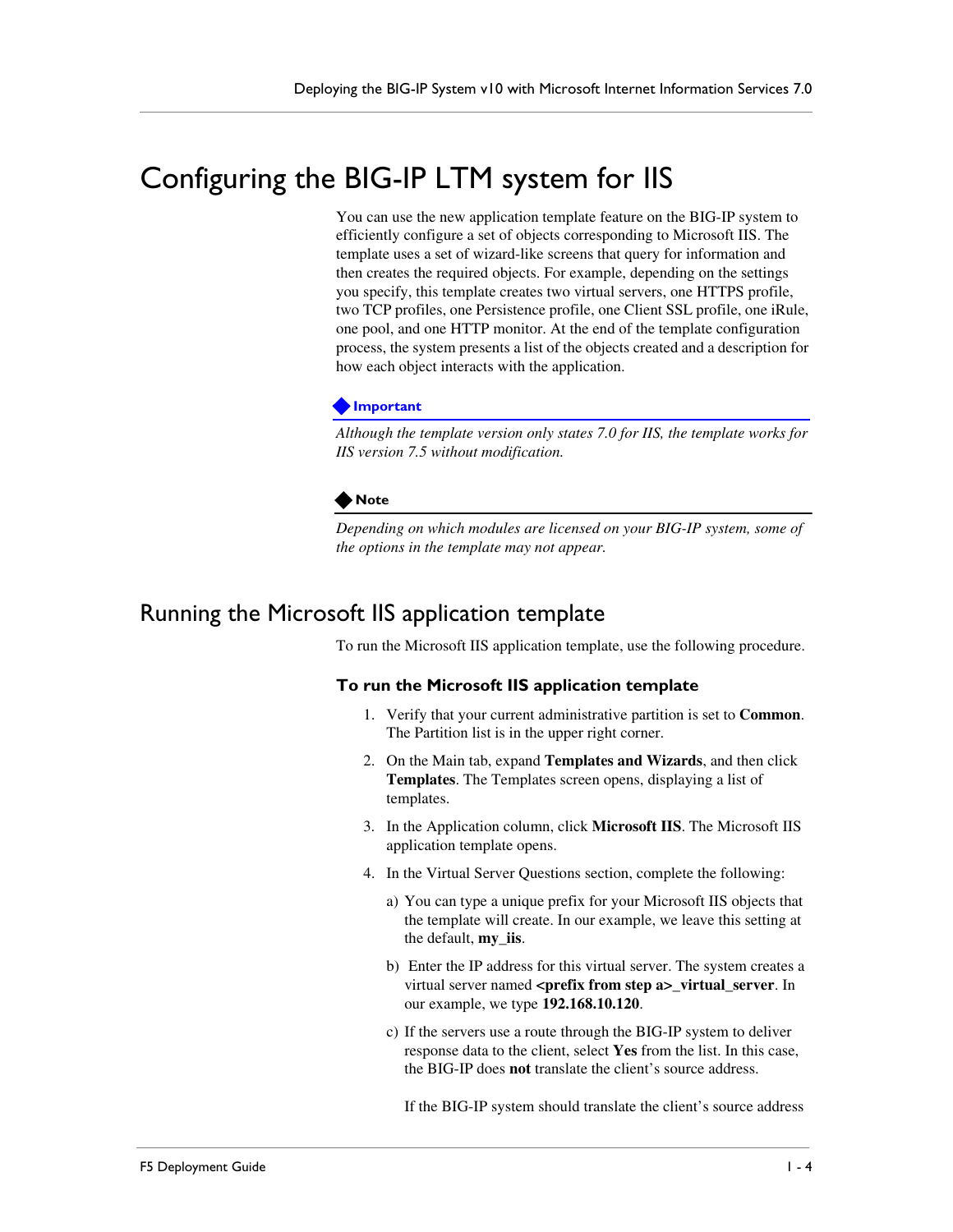to an address configured on the BIG-IP system, leave the list at the default setting, **No**. Selecting **No** means the BIG-IP system will use SNAT automap. See the Online Help for more information.

In our example, we leave this at the default setting: **No**.

| Templates and Wizards » Templates » microsoft iis                                                   |                                                                                                                                          |  |
|-----------------------------------------------------------------------------------------------------|------------------------------------------------------------------------------------------------------------------------------------------|--|
| Microsoft IIS Template                                                                              |                                                                                                                                          |  |
|                                                                                                     | Welcome to the Microsoft IIS Template. This wizard will create a complete configuration<br>optimized for managing Microsoft IIS traffic. |  |
| <b>Virtual Server Questions</b>                                                                     |                                                                                                                                          |  |
| Unique prefix name for all<br>objects that will be created by<br>this template?                     | my_iis                                                                                                                                   |  |
| What IP Address do you want to<br>use for this Microsoft IIS virtual<br>server?                     | 192.168.10.120                                                                                                                           |  |
| Do the Microsoft IIS servers have<br>a route back to application<br>clients via this BIG-IP system? | ∣No ▼l                                                                                                                                   |  |

*Figure 1.2 Running the Microsoft IIS application template*

- 5. In the SSL Offload section, complete the following
	- a) If you are not using the BIG-IP system to offload SSL, leave this setting at the default, **No**. Continue with Step 6.

If you are using the BIG-IP system to offload SSL from the IIS devices, select **Yes** from the list. The SSL options appear.

- b) From the **Certificate** list, select the appropriate certificate you want to use for this deployment. If you plan to use a third party certificate, but have not yet installed it on the BIG-IP system, see *[SSL Certificates on the BIG-IP system](#page-16-0)*, on page 1-13.
- c) From the **Key** list, select the appropriate key for the certificate. If you have not yet installed the key on the BIG-IP system, see *[SSL](#page-16-0)  [Certificates on the BIG-IP system](#page-16-0)*, on page 1-13.

For information on generating certificates, or using the BIG-IP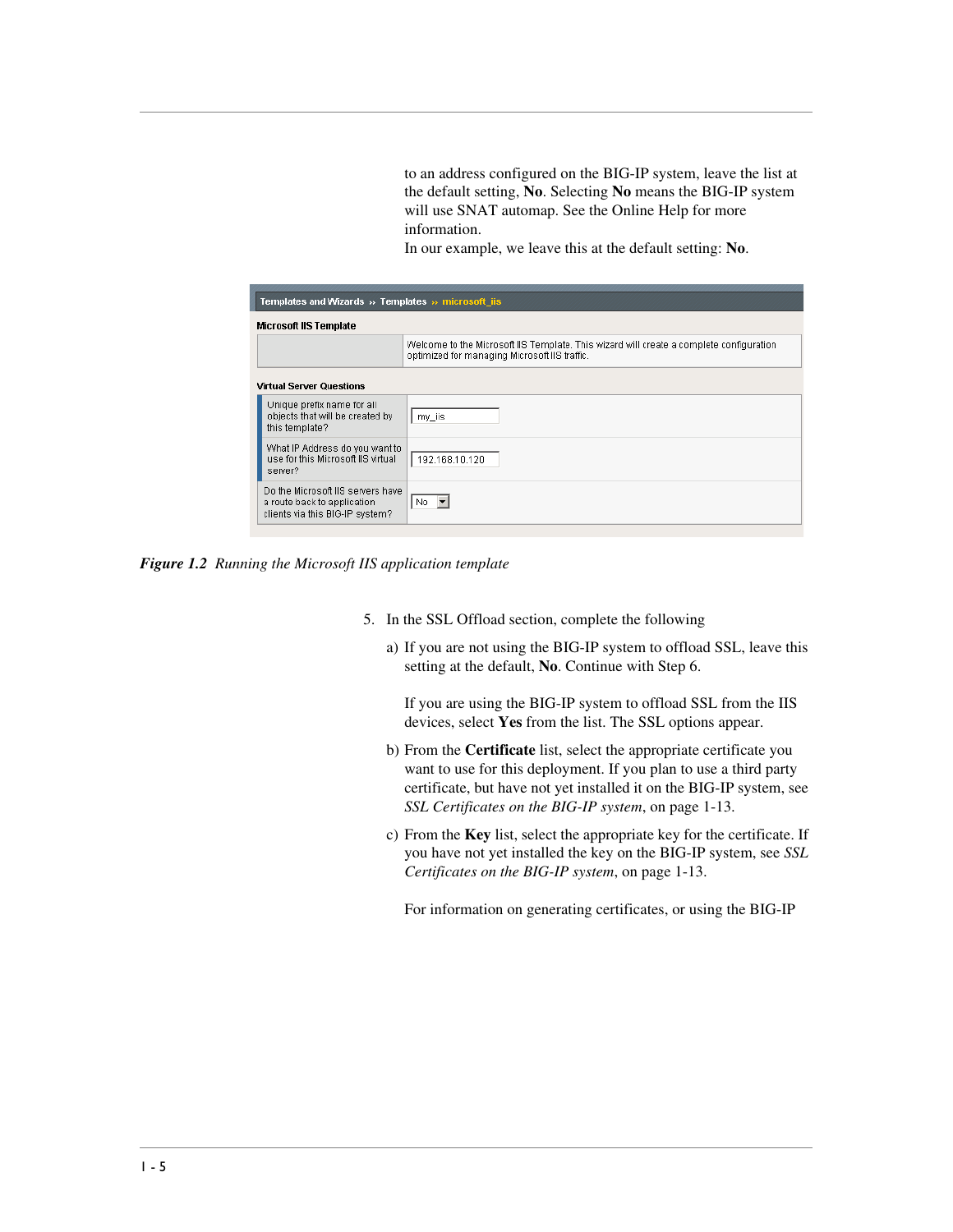LTM to generate a request for a new certificate and key from a certificate authority, see the **Managing SSL Traffic** chapter in the *Configuration Guide for Local Traffic Management.*

| <b>SSL Offload Questions</b>                                                                                            |                            |  |
|-------------------------------------------------------------------------------------------------------------------------|----------------------------|--|
| Do you want the BIG-IP system<br>to offload SSL from the<br>Microsoft IIS servers?                                      | $Yes$ $\blacktriangledown$ |  |
| Certificate to authenticate the<br>server? (You may need to<br>import a certificate before<br>deploying this Template.) | iis-certificate ▼          |  |
| Key used for encryption? (You<br>may need to import a key before<br>deploying this Template.)                           | liis-certificate   v       |  |

*Figure 1.3 Configuring the BIG-IP system for SSL Offload*

- 6. In the Load Balancing Questions section, complete the following:
	- a) From the Load Balancing Method list, select an appropriate load balancing method. In our example, we leave this setting at the default, **Least Connections (member)**.
	- b) Next, add each of the Microsoft IIS devices that are a part of this deployment.

In the **Address** box, type the IP address of the first IIS device. In our example, we type **10.132.81.100**.

In the **Service Port** box, type the appropriate port, or select it from the list. In our example, we select **HTTP** from the list. Click the **Add** button. Repeat this step for each of the IIS devices.

- c) Next, type a number of seconds that the BIG-IP system issues the health check. In our example, we leave this at the default level, **30**.
- d) If you have a specific HTTP request you would like to add to the health check, type it in the box after **GET /**. This is optional. Note that HTTP 1.1 headers are added to the GET by default
- e) Select the HTTP version that the Microsoft IIS servers expect clients to use. In our example, we **Version 1.1**.

A new row appears asking for the fully qualified DNS name (FQDN) that clients use to access IIS. In the box, type the FQDN for your IIS deployment. Note that this FQDN should resolve to the virtual server on the BIG-IP system. In our example, we type **iis.siterequest.com**.

f) If you entered an HTTP request in step d, and want to enter a response string, type it here. This is optional.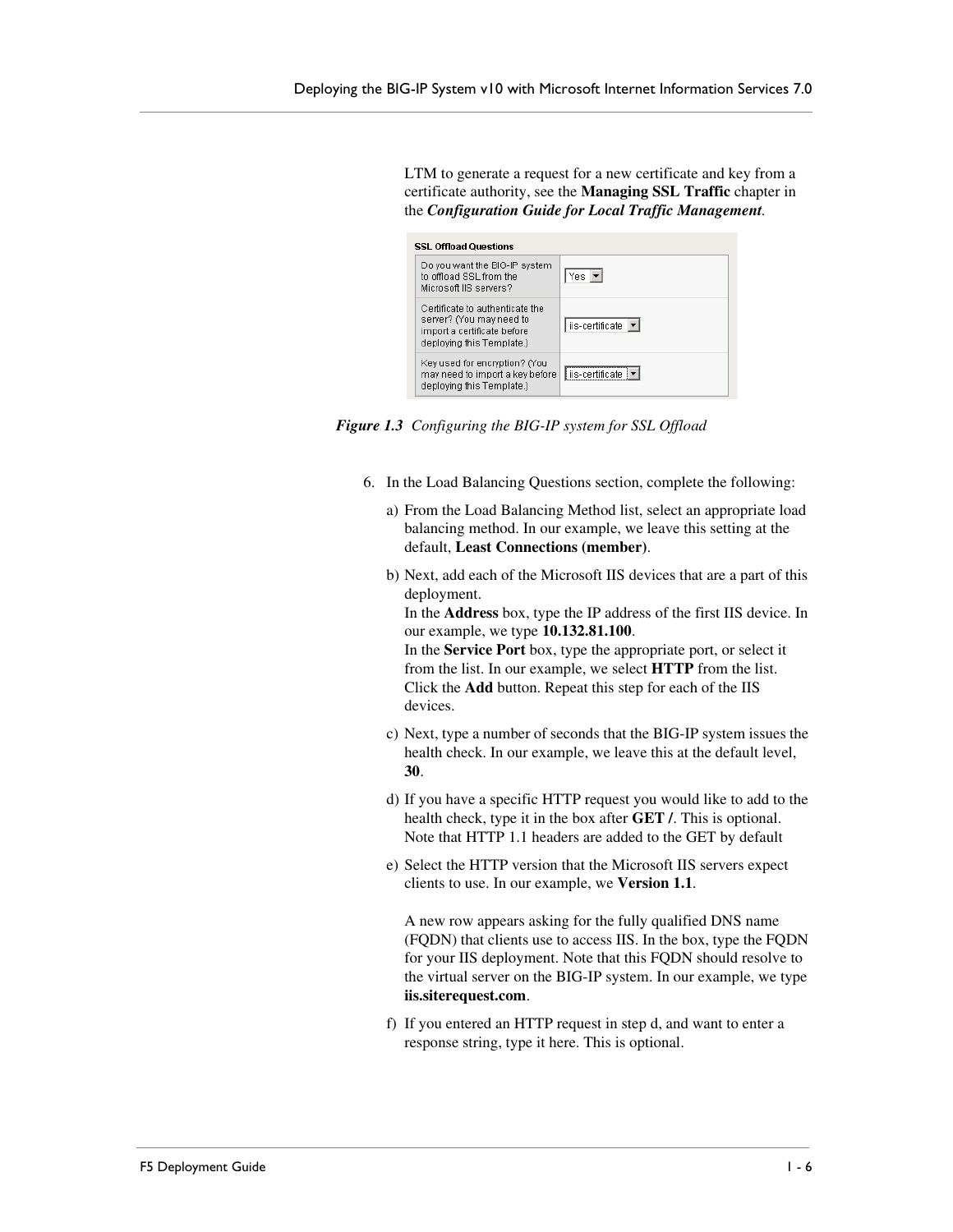| <b>Load Balancing Questions</b>                                                                                                                |                                                                                                                                                                                                                                           |
|------------------------------------------------------------------------------------------------------------------------------------------------|-------------------------------------------------------------------------------------------------------------------------------------------------------------------------------------------------------------------------------------------|
| Which load balancing method<br>would you like to use?                                                                                          | Least Connections (member)                                                                                                                                                                                                                |
| Please add the servers that will<br>comprise this virtual server (the<br>virtual will not be available until<br>at least one server is added): | Address:<br>10.132.81.104<br>Service Port:<br>80<br><b>HTTP</b><br>Add<br>R:1 P:1 10.132.81.100:80<br>R:1 P:1 10.132.81.101 :80<br>R:1 P:1 10.132.81.102:80<br>R:1 P:1 10.132.81.103 :80<br>R:1 P:1 10.132.81.104 :80<br>Delete<br>Edit I |
| How often should each.<br>Microsoft IIS server's health be<br>checked?                                                                         | 30<br>seconds                                                                                                                                                                                                                             |
| HTTP request that should be<br>sent to check server health?<br>(HTTP 1.1 headers will be<br>automatically added.)                              | GET /                                                                                                                                                                                                                                     |
| What HTTP version do your<br>Microsoft IIS servers expect<br>clients to use?                                                                   | Version 1.1 $\blacktriangleright$                                                                                                                                                                                                         |
| Fully qualified DNS name HTTP<br>1.1 clients are expected to use<br>to access the Microsoft IIS?                                               | iis.sitequest.com                                                                                                                                                                                                                         |
| String that should be contained<br>within the health check<br>response for the server to be<br>considered healthy?                             |                                                                                                                                                                                                                                           |

*Figure 1.4 Configuring the Load Balancing options*

- 7. In the Protocol and Security Questions section, complete the following
	- a) If most clients will be connecting to the virtual server from a WAN, select **WAN** from the list. If most clients will be connecting from a LAN, select **LAN** from the list. This option determines the profile settings that control the behavior of a particular type of network traffic, such as HTTP connections.
	- b) If you want to use the WebAccelerator module to accelerate the Microsoft IIS traffic, select **Yes** from the list. If you do not want to use the WebAccelerator, select **No**. This option does not appear if you do not have the WebAccelerator module licensed. The WebAccelerator module can significantly improve performance for IIS deployments.
	- c) If you are using the WebAccelerator module, in the **Host** box, type the fully qualified DNS name (FQDN) that your users will use to access the Microsoft IIS deployment (the WebAccelerator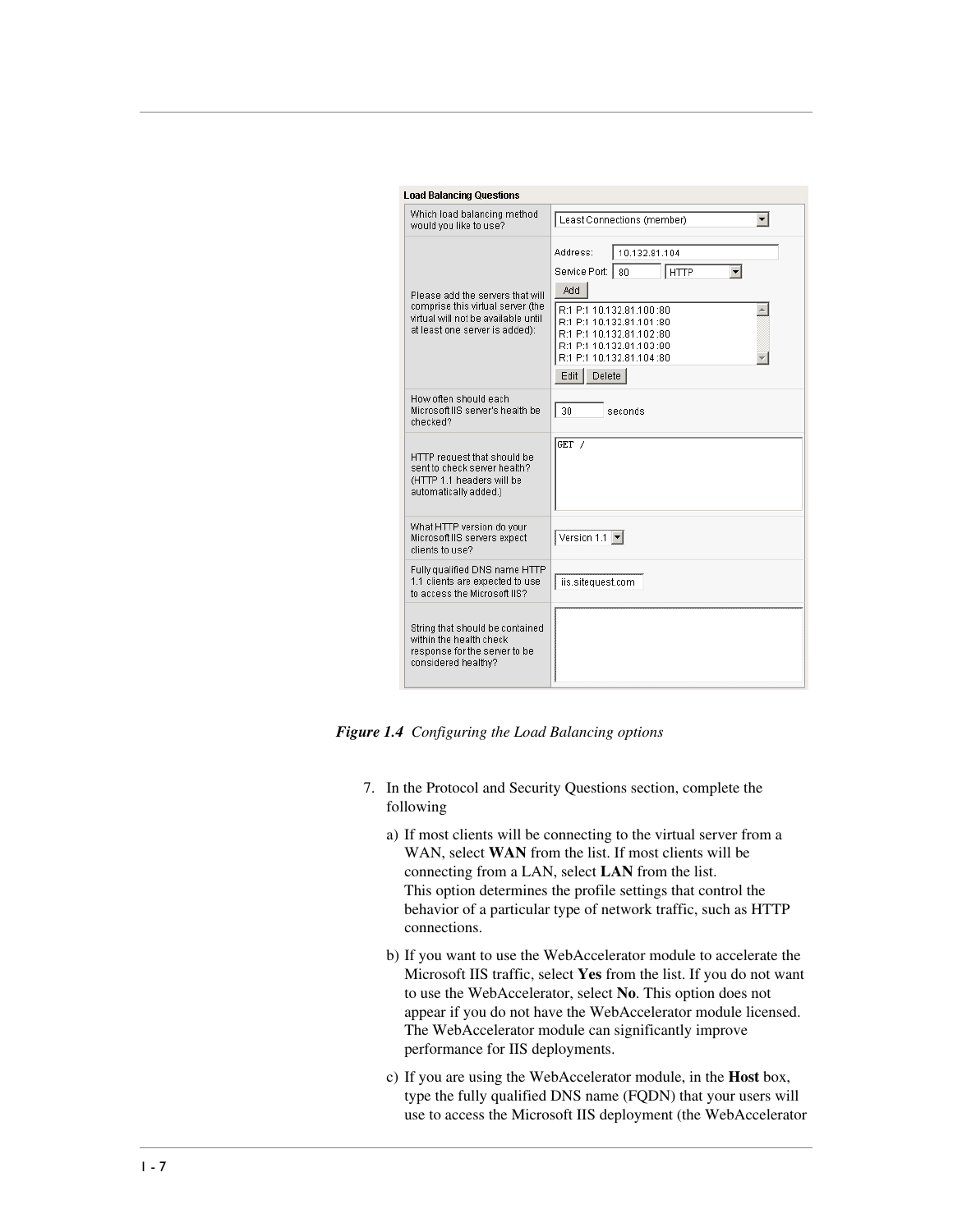application object's Requested Hosts field). Click the **Add** button. If you have additional host names, type each one in the **Host** box, followed by clicking the **Add** button. In our example, we type **iisapplication.f5.com** and click the **Add** button.

8. Click the **Finished** button.

After clicking Finished, the BIG-IP system creates the relevant objects. You see a summary screen that contains a list of all the objects that were created, similar to the following. If you are not offloading SSL, or using WebAccelerator, you do not have all of these items in your list.:

| Templates and Wizards » Templates                  |  |                                                                       |                                                                                                                                                                                   |
|----------------------------------------------------|--|-----------------------------------------------------------------------|-----------------------------------------------------------------------------------------------------------------------------------------------------------------------------------|
| <b>Template Configuration Complete</b>             |  |                                                                       |                                                                                                                                                                                   |
|                                                    |  | properties. The BIG-IP configuration should be ready to pass traffic. | The objects below have been created and associated to form a configuration based on your answers to the questions. Open the hyperlink in a new window to view each object and its |
| Objects created or used by Template: Microsoft IIS |  |                                                                       |                                                                                                                                                                                   |
| Object                                             |  | Object Type                                                           | Description                                                                                                                                                                       |
| my_iis_virtual_server                              |  | Virtual Server                                                        | A combination virtual address and virtual port associated with a content site.                                                                                                    |
| my iis https virtual server                        |  | Virtual Server                                                        | A combination virtual address and virtual port associated with a content site.                                                                                                    |
| microsoft_iis_https_http-acceleration_shared_http  |  | <b>HTTP Profile</b>                                                   | A configuration tool that controls how BIG-IP will manage HTTP network traffic.                                                                                                   |
| my iis lan-optimized tcp profile                   |  | <b>TCP Profile</b>                                                    | A configuration tool that controls how BIG-IP will manage TCP network traffic.                                                                                                    |
| my_iis_wan-optimized_tcp_profile                   |  | <b>TCP Profile</b>                                                    | A configuration tool that controls how BIG-IP will manage TCP network traffic.                                                                                                    |
| my iis https application httpclass                 |  | <b>HTTP Class Profile</b>                                             | A configuration tool containing settings for defining the behavior of network traffic.                                                                                            |
| my ils persist profile                             |  | Persistence Profile                                                   | A configuration tool determining how sessions override normal load balancing to direct requests in a session to the same server node.                                             |
| my iis clientsst profile                           |  | Client SSL Profile                                                    | A configuration tool containing settings for defining the behavior of network traffic.                                                                                            |
| my_iis_irule                                       |  | iRule                                                                 | iRule that takes incomming HTTP requests and redirects them to the HTTPS virtual server.                                                                                          |
| my_ils_pool                                        |  | Pool                                                                  | A logical group of pool members that the BIG-IP system load balances requests to.                                                                                                 |
| my_iis_monitor                                     |  | Monitor                                                               | A configuration tool describing how the BIG-IP system determines whether server nodes are up or down.                                                                             |
| my iis https web acc application                   |  | Web Accelerator Application                                           | A configuration tool that provides key information that the Web Accelerator needs to appropriately handle requests to the applications on your site.                              |
| Back To Templates                                  |  |                                                                       |                                                                                                                                                                                   |

*Figure 1.5 The Summary page of the IIS Application Template showing the items created*

# <span id="page-10-0"></span>Creating the OneConnect profile

One profile we recommend using for Microsoft IIS that is not yet part of the application template is the OneConnect profile. With OneConnect enabled, client requests can utilize existing, server-side connections, thus reducing the number of server-side connections that a server must open to service those requests. This can provide significant performance improvements for IIS implementations. For more information on OneConnect, see the BIG-IP LTM documentation.

In our example, we leave all the options at their default settings. You can configure these options as appropriate for your network.

In this section, we first create the OneConnect profile, then associate it with the virtual servers that were created by the Application template.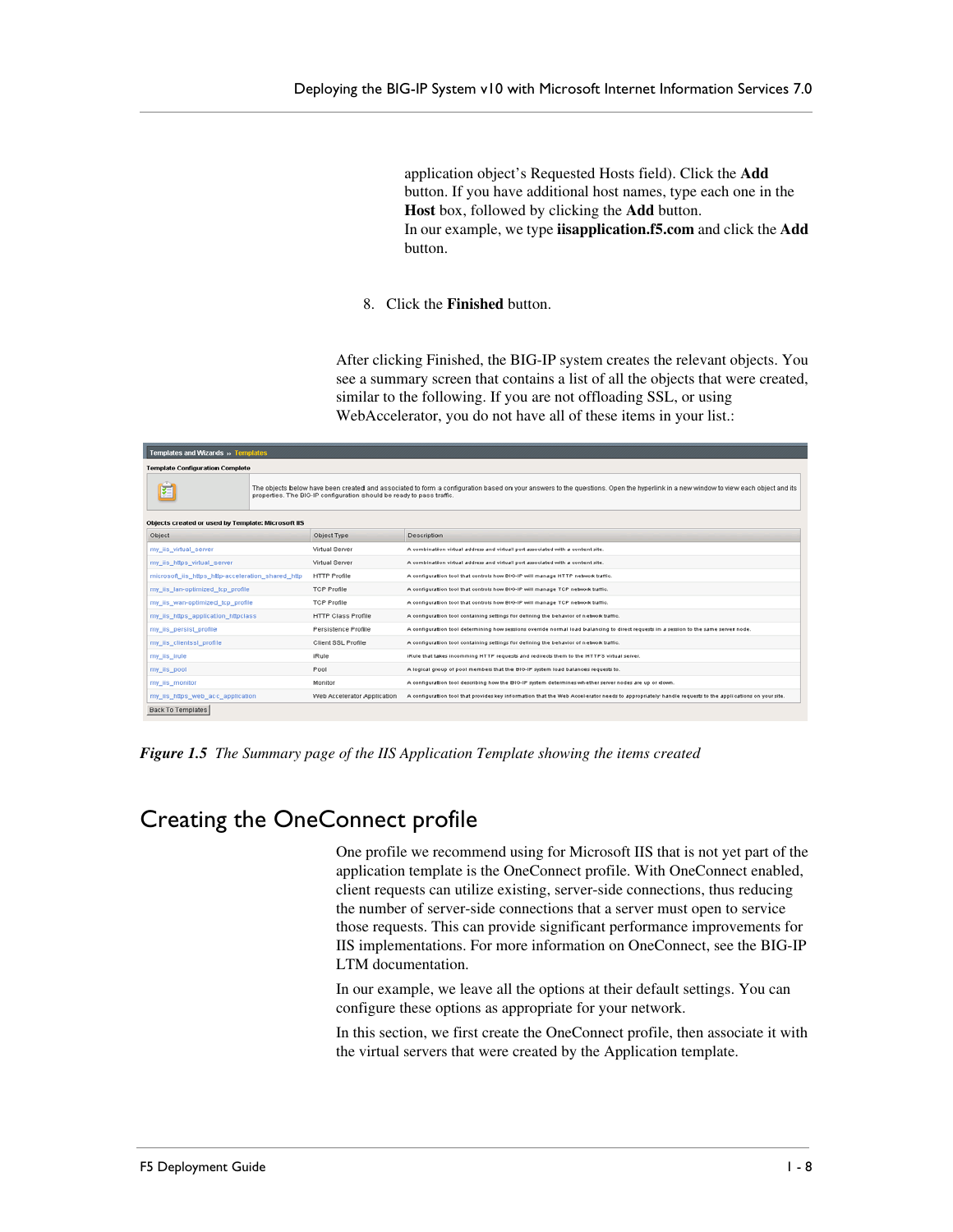#### **To create a new OneConnect profile**

- 1. On the Main tab, expand **Local Traffic**, and then click **Profiles**. The HTTP Profiles screen opens.
- 2. On the Menu bar, from the **Other** menu, click **OneConnect**. The Persistence Profiles screen opens.
- 3. In the upper right portion of the screen, click the **Create** button. The New HTTP Profile screen opens.
- 4. In the **Name** box, type a name for this profile. In our example, we type **iis-oneconnect**.
- 5. From the **Parent Profile** list, ensure that **oneconnect** is selected.
- 6. Modify any of the other settings as applicable for your network. In our example, we leave the settings at their default levels.
- 7. Click the **Finished** button.

The next task is to associate the OneConnect profile you just created with the virtual server(s) that were created by the Application Template. If you are not using the BIG-IP system to offload SSL, there is only one virtual server to modify; if you are offloading SSL, there are two.

#### **To modify the existing IIS virtual server**

- 1. On the Main tab, expand **Local Traffic**, and then click **Virtual Servers**. The Virtual Servers screen opens.
- 2. From the Virtual Server list, find the HTTP virtual server that begins with the prefix you specified in step 4a. In our example, we left the prefix at the default, so we click **my\_iis-virtual\_server**.
- 3. In the Configuration section, from the **OneConnect Profile** list, select the name of the profile you just created. In our example, we select **iis-oneconnect**.
- 4. Click the **Update** button.

| Configuration: Advanced   |                                                   |  |
|---------------------------|---------------------------------------------------|--|
| Type                      | Standard                                          |  |
| Protocol                  | TCP                                               |  |
| Protocol Profile (Client) | my iis wan-optimized tcp profile                  |  |
| Protocol Profile (Server) | (Use Client Profile)                              |  |
| OneConnect Profile        | iis-oneconnect                                    |  |
| NTLM Conn Pool            | None $\blacktriangledown$                         |  |
| <b>HTTP Profile</b>       | microsoft_iis_https_http-acceleration_shared_http |  |

*Figure 1.6 Updating the virtual server to use the OneConnect profile*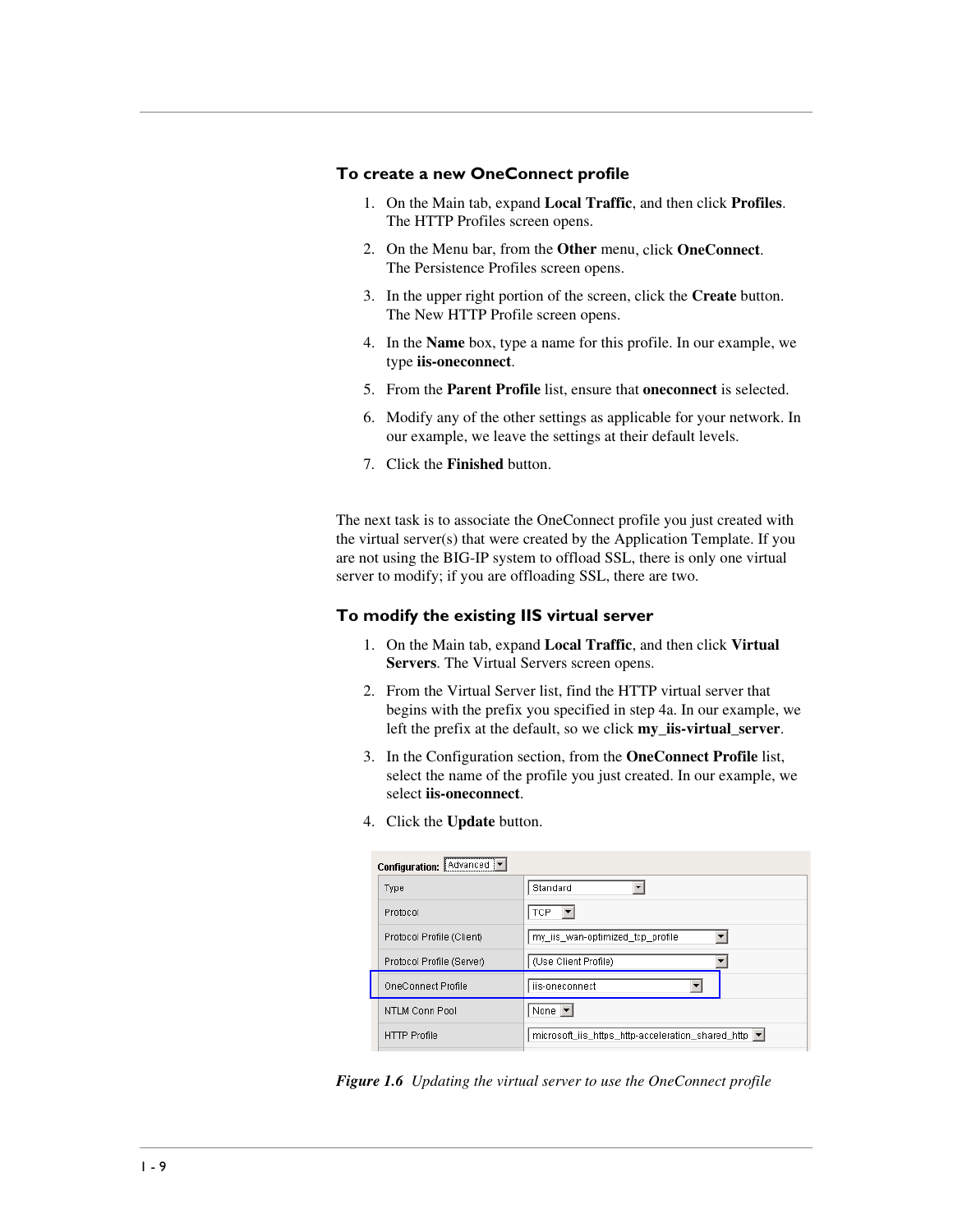If you are using the BIG-IP system to offload SSL, repeat this procedure, but in step 2 select the HTTPS virtual server (it includes both the prefix you specified earlier, and is followed by **\_https\_)**. In our example, we click **my\_iis\_https\_virtual\_server**, and add our OneConnect profile.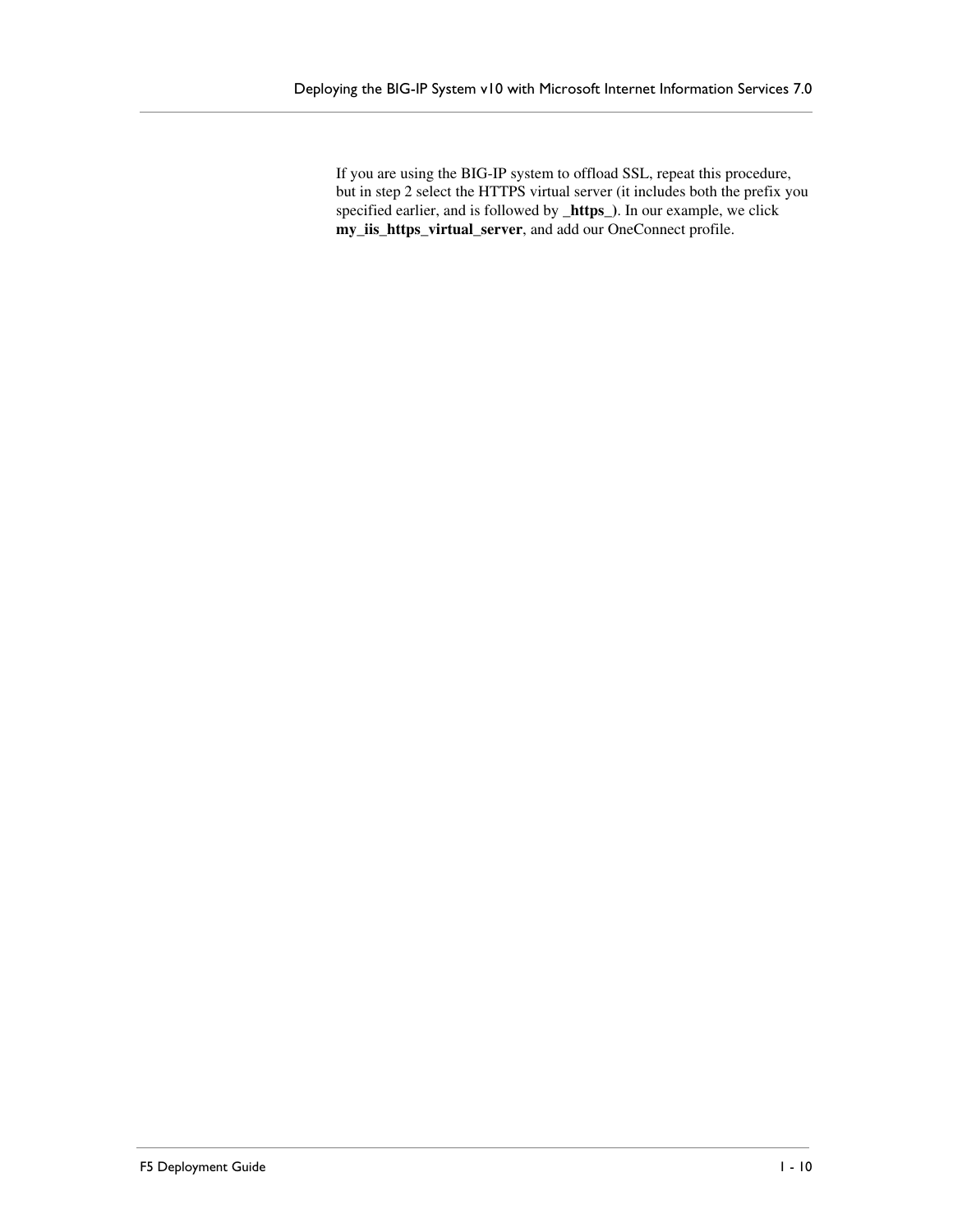# Optional: Using X-Forwarded-For to log the client IP address in IIS 7.0 and 7.5

When you configure BIG-IP LTM to use SNAT, the BIG-IP system replaces the source IP address of an incoming connection with its local self IP address (in the case of SNAT **Automap**), or an address you have configured in a SNAT pool. As a result, Microsoft IIS logs each connection with its assigned SNAT address, rather than the address of the client. By configuring an HTTP profile on the BIG-IP to insert an *X-Forwarded-For* header, the original client IP address is sent as well; however, in default IIS configuration, this information is not logged.

Beginning with IIS 7, Microsoft provides an optional Advanced Logging Feature for IIS that allows you to define custom log definitions that can capture additional information such as the client IP address included in the X-Forwarded-For header.

You must first enable X-Forwarded-For in the BIG-IP HTTP profile, and then add the log field to IIS.

# Modifying the HTTP profile to enable X-Forwarded-For

The first task is to modify the HTTP profile created by the application template to enable the X-Forwarded-For header.

#### **To modify the HTTP profile**

- 1. On the Main tab, expand **Local Traffic**, and then click **Profiles**.
- 2. From the HTTP profile list, select the profile created by the template. It is one of the following: **microsoft\_sharepoint\_http-wan-optimized-caching\_shared\_http microsoft\_sharepoint\_http-lan-optimized-caching\_shared\_http**.
- 3. In the Settings section, on the **Insert X-Forwarded-For** row, click the **Custom** box. From the list, select **Enabled**.
- 4. Click the **Update** button.

### Deploying the Custom Logging role service

The next task is to deploy the Custom Logging role service. If you do not deploy this role service, you may receive a "Feature not supported" error when trying to edit the log definition in the next section.

#### **To deploy the Custom Logging role service**

- 1. From your Windows Server 2008 or Windows Server 2008 R2 device, open Server Manager.
- 2. In the Navigation pane, expand **Roles**.
- 3. Right-click **Web Server**, and then click **Add Role Services**.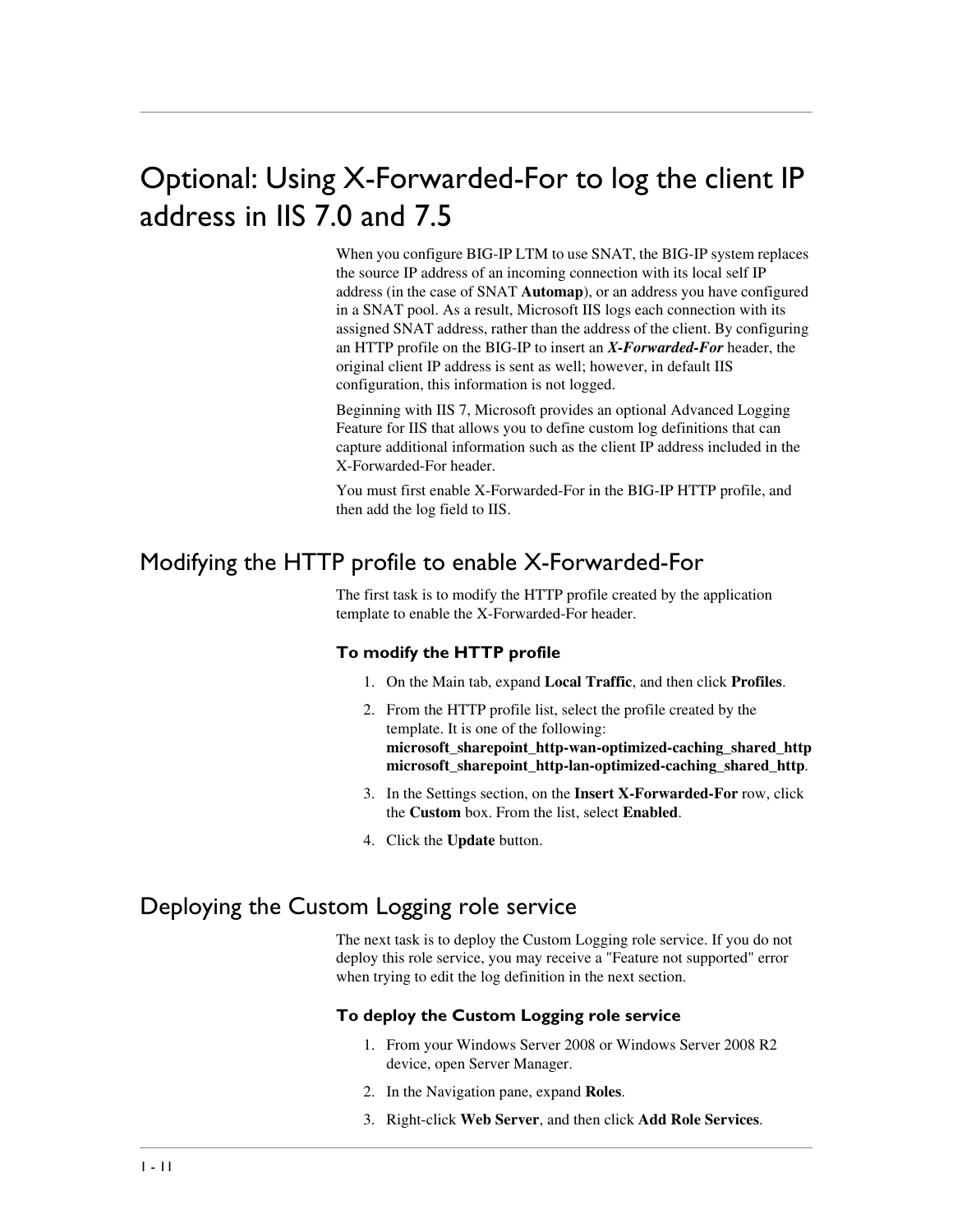- 4. Under *Health and Diagnostics*, check the box for **Custom Logging**, and then click the **Next** button.
- 5. On the Confirmation page, click **Install**.
- 6. After the service has successfully installed, click the **Close** button.

# Adding the X-Forwarded-For log field to IIS

Before beginning the following procedure, you must have installed IIS Advanced Logging. For installation instructions, see *http://www.iis.net/community/files/media/advancedlogging\_readme.htm*

#### **Note**

*If you are using IIS version 6, F5 has a downloadable ISAPI filter that performs a similar function to the Advanced Logging Feature discussed here. For information on that solution, see the DevCentral post at http://devcentral.f5.com/weblogs/Joe/archive/2009/08/19/x\_forwarded\_for \_log\_filter\_for\_windows\_servers.aspx*

#### **To add the X-Forwarded-For log field to IIS**

- 1. From your Windows Server 2008 or Windows Server 2008 R2 device, open the Internet Information Services (IIS) Manager.
- 2. From the Connections navigation pane, click the appropriate server, web site, or directory on which you are configuring Advanced Logging. The Home page appears in the main panel.
- 3. From the Home page, under IIS, double-click **Advanced Logging**.
- 4. From the Actions pane on the right, click **Edit Logging Fields**.
- 5. From the Edit Logging Fields dialog box, click the **Add Field** button, and then complete the following:
	- a) In the **Field ID** box, type **X-Forwarded-For**.
	- b) From the **Category** list, select **Default**.
	- c) From the **Source Type** list, select **Request Header**.
	- d) In the **Source Name** box, type **X-Forwarded-For**.
	- e) Click the **OK** button in the Add Logging Field box, and then click the **OK** button in the Edit Logging Fields box.
- 6. Click a Log Definition to select it. By default, there is only one: %COMPUTERNAME%-Server. The log definition you select must have a status of Enabled.
- 7. From the Actions pane on the right, click **Edit Log Definition**.
- 8. Click the **Select Fields** button, and then check the box for the **X-Forwarded-For** logging field.
- 9. Click the **OK** button.
- 10. From the Actions pane, click **Apply**.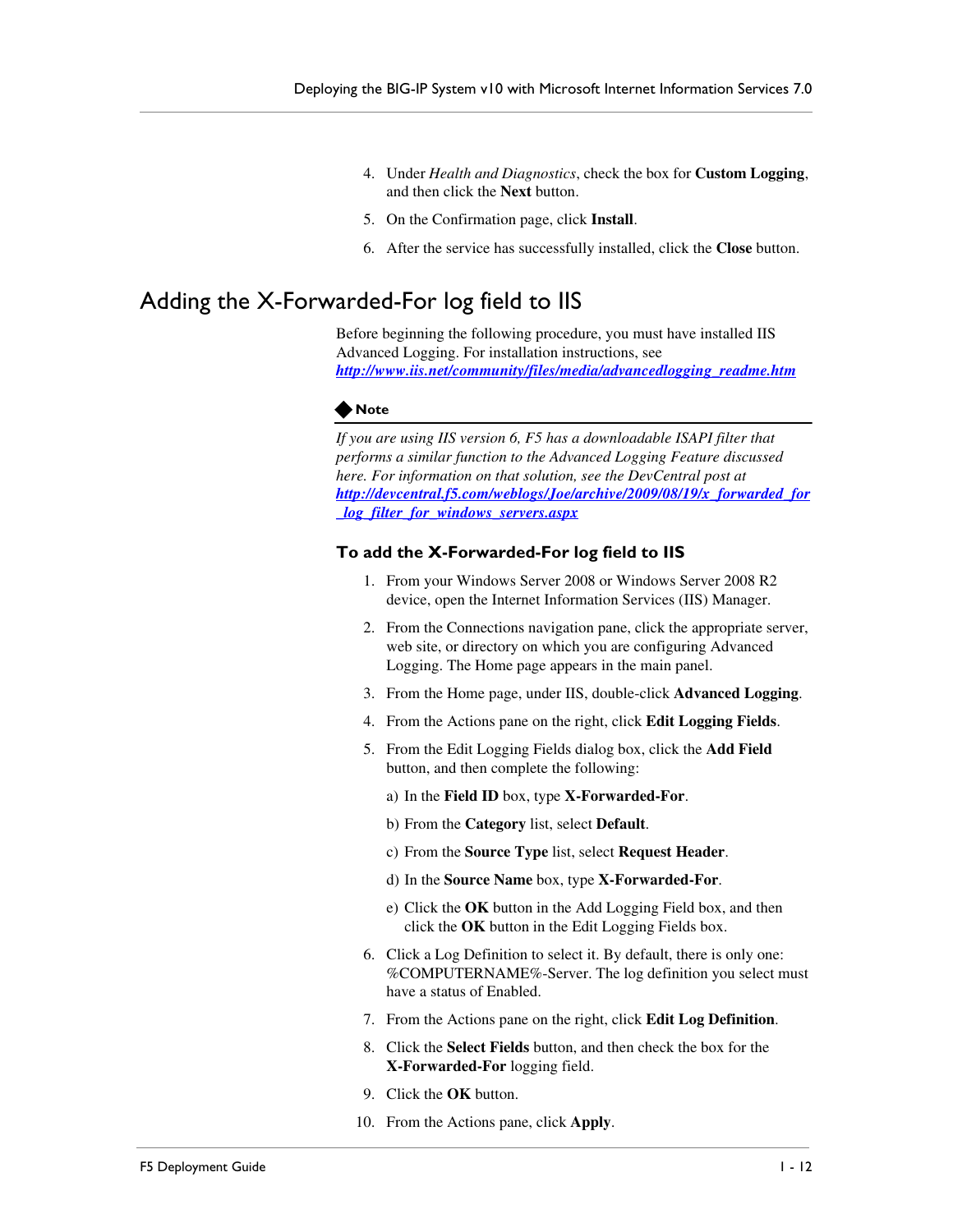- 11. Click **Return To Advanced Logging**.
- 12. In the Actions pane, click **Enable Advanced Logging**.

Now, when you look at the logs, the client IP address is included.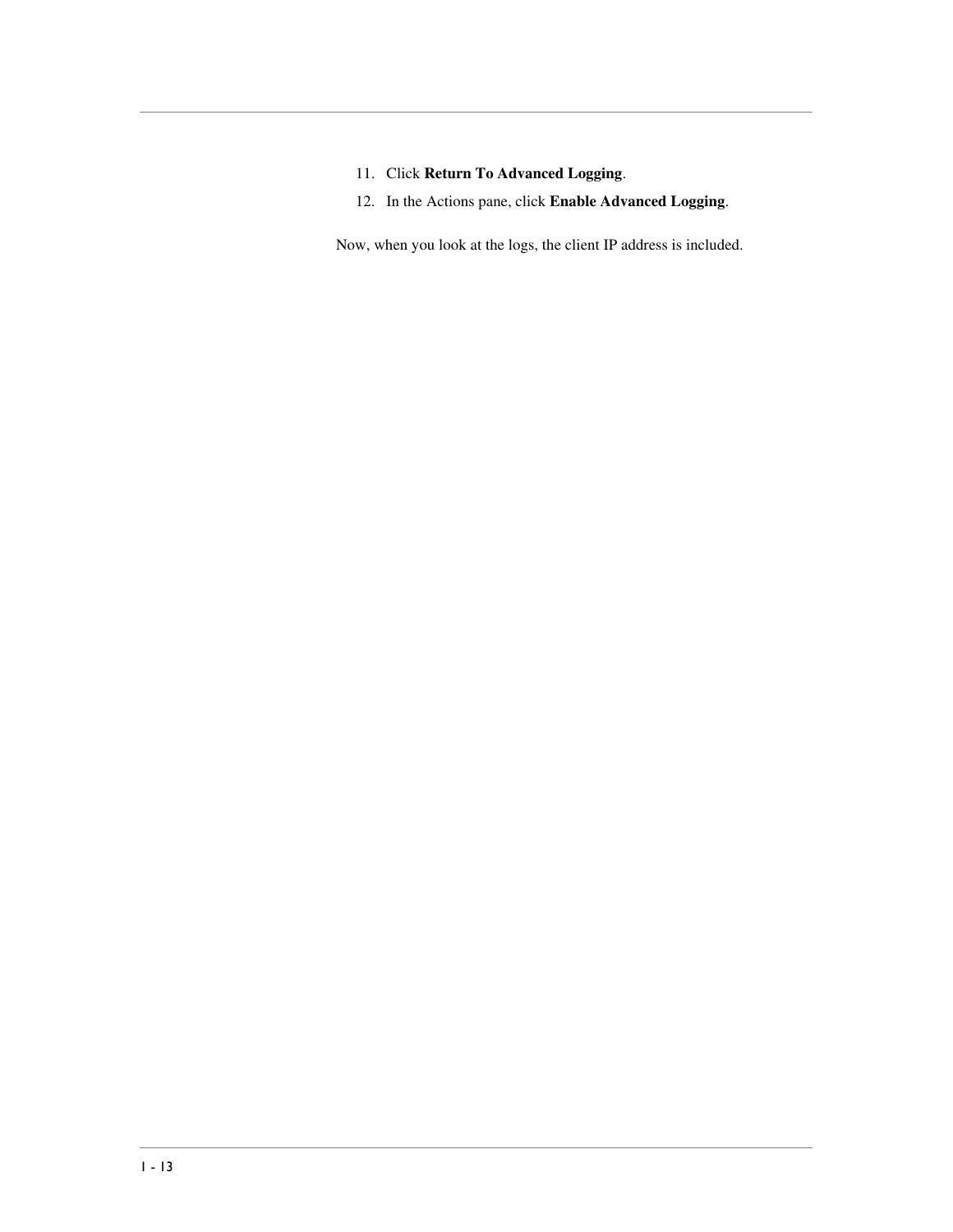# <span id="page-16-0"></span>SSL Certificates on the BIG-IP system

This section is optional, you only need to perform these procedures if you are using the BIG-IP system to offload SSL from the IIS deployment, and have not yet imported a certificate and key.

Before you can enable the BIG-IP LTM system to act as an SSL proxy, you must install a SSL certificate on the virtual server that you wish to use for Microsoft IIS connections on the BIG-IP LTM device. For this Deployment Guide, we assume that you already have obtained an SSL certificate, but it is not yet installed on the BIG-IP LTM system. For information on generating certificates, or using the BIG-IP LTM to generate a request for a new certificate and key from a certificate authority, see the **Managing SSL Traffic** chapter in the *Configuration Guide for Local Traffic Management*.

#### Importing keys and certificates

Once you have obtained a certificate, you can import this certificate into the BIG-IP LTM system using the Configuration utility. By importing a certificate or archive into the Configuration utility, you ease the task of managing that certificate or archive. You can use the Import SSL Certificates and Keys screen only when the certificate you are importing is in Privacy Enhanced Mail (PEM) format.

#### **To import a key or certificate**

- 1. On the Main tab, expand **Local Traffic**.
- 2. Click **SSL Certificates**. The list of existing certificates displays.
- 3. In the upper right corner of the screen, click **Import**.
- 4. From the **Import Type** list, select the type of import (Certificate or Key).
- 5. In the **Certificate** (or **Key**) **Name** box, type a unique name for the certificate or key.
- 6. In the **Certificate** (or **Key**) **Source** box, choose to either upload the file or paste the text.
- 7. Click **Import**.

If you imported the certificate, repeat this procedure for the key.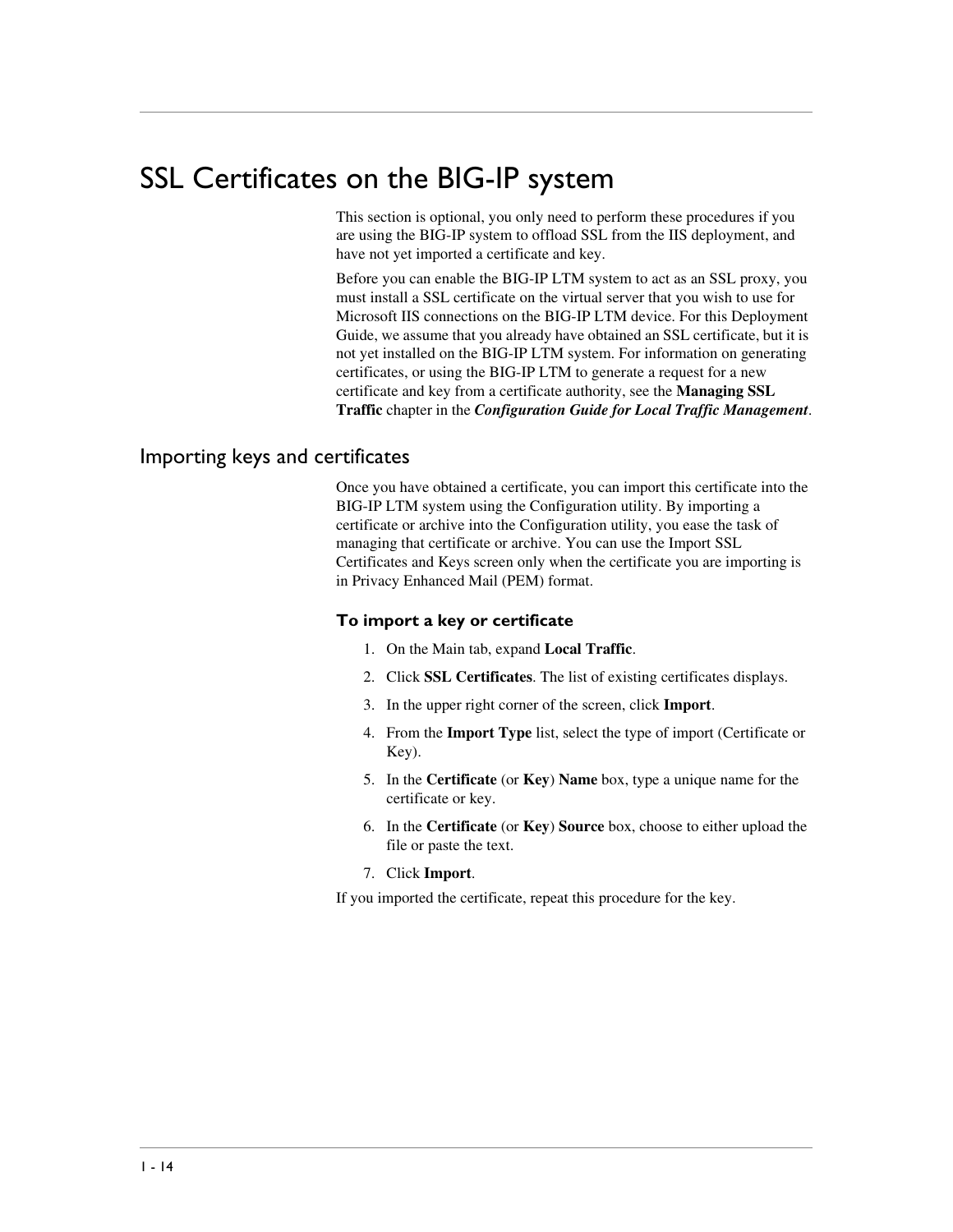

# 2

# Manually Configuring the BIG-IP LTM for Microsoft IIS

- [Creating the HTTP health monitor](#page-18-1)
- [Creating the pool](#page-19-0)
- [Creating profiles](#page-20-0)
- [Creating the virtual server](#page-24-0)
- [Using SSL certificates and keys](#page-27-0)
- [Configuring the BIG-IP LTM to offload SSL](#page-26-0)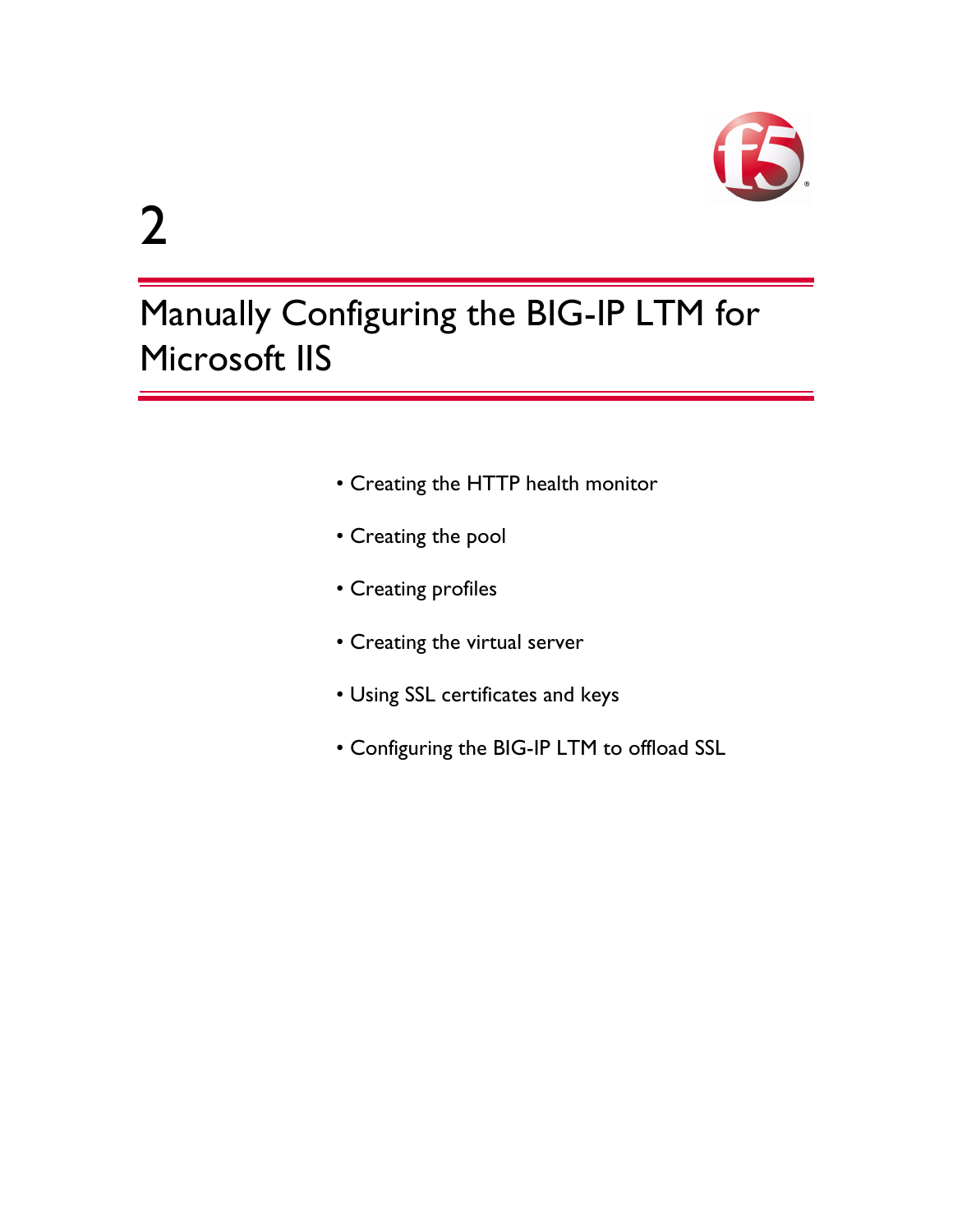# <span id="page-18-2"></span><span id="page-18-0"></span>Manually configuring the BIG-IP LTM for IIS

While we recommend using the application template, if you prefer to manually configure the BIG-IP LTM system, perform the following procedures.

### <span id="page-18-1"></span>Creating the HTTP health monitor

The first step is to set up health monitors for the IIS devices. This procedure is optional, but very strongly recommended. In our example, we create a basic HTTP health monitor. Although the monitor in the following example is quite simple, you can configure optional settings such as Send and Receive Strings to make the monitor much more specific.

#### **To create a health monitor**

- 1. On the Main tab, expand **Local Traffic**, and then click **Monitors**.
- 2. Click the **Create** button. The New Monitor screen opens.
- 3. In the **Name** box, type a name for the Monitor. In our example, we type **iis-http-monitor**.
- 4. From the **Type** list, select **http**.
- 5. In the Configuration section, in the **Interval** and **Timeout** boxes, type an Interval and Timeout. We recommend at least a  $(1:3) +1$ ratio between the interval and the timeout (for example, the default setting has an interval of **5** and an timeout of **16**). In our example, we use a **Interval** of **30** and a **Timeout** of **91** (see Figure 2.1).
- 6. In the Send String and Receive Rule sections, you can add a Send String and Receive Rule specific to the device being checked.
- 7. Click the **Finished** button. The new monitor is added to the Monitor list.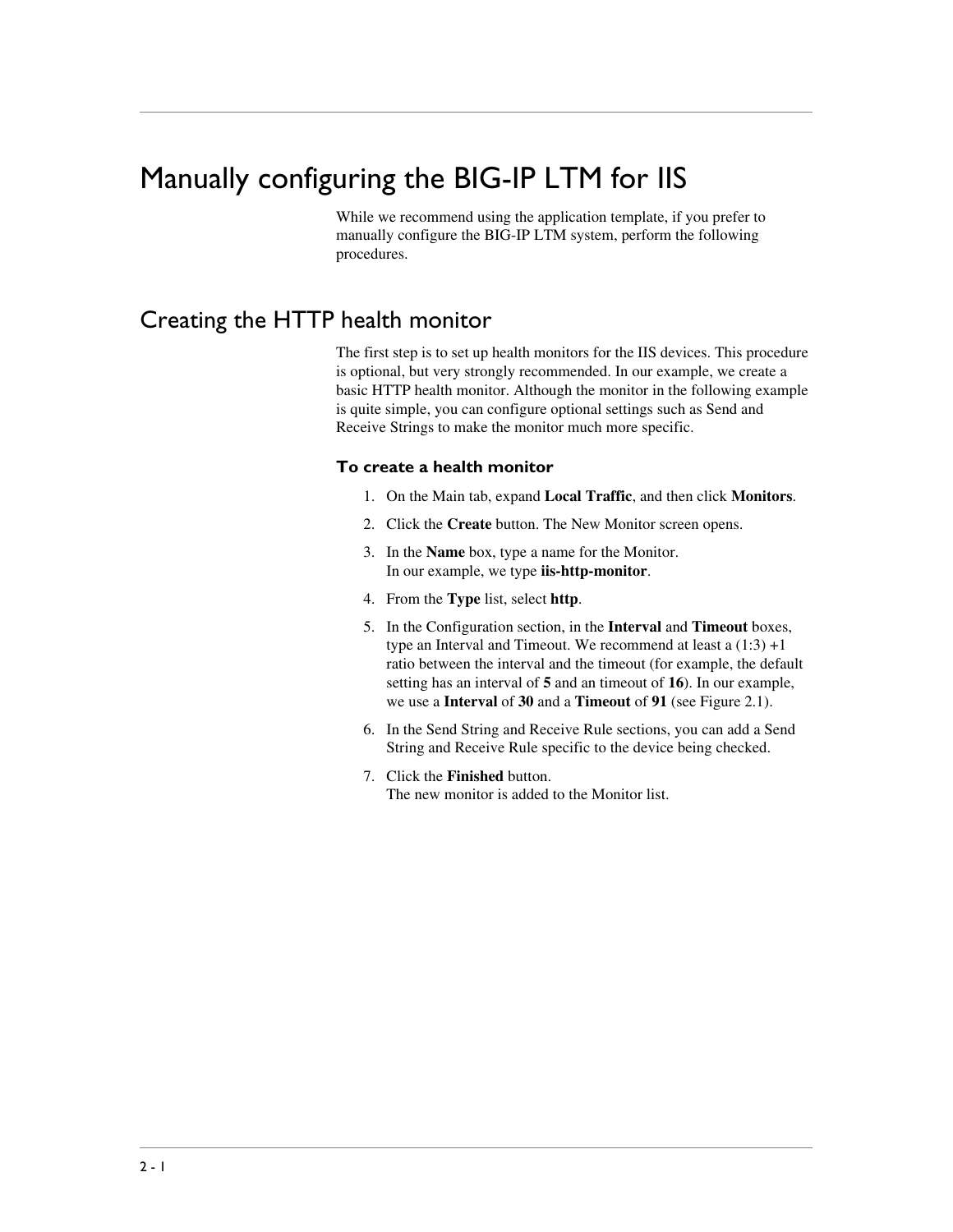| <b>General Properties</b> |                        |
|---------------------------|------------------------|
| Name                      | iis-http-monitor       |
| Type                      | нттр                   |
| Import Settings           | http                   |
| Configuration: Basic      |                        |
| Interval                  | 30<br>seconds          |
| Timeout                   | 91<br>seconds          |
| Send String               | GET /                  |
| Receive String            |                        |
| User Name                 |                        |
| Password                  |                        |
| Reverse                   | $\circ$ Yes $\circ$ No |
| Transparent               | $O$ Yes $O$ No         |
| Repeat<br>Cancel          | Finished               |

*Figure 2.1 Creating the HTTP Monitor* 

### <span id="page-19-0"></span>Creating the pool

The first step is to define a load balancing pool for the IIS servers. A BIG-IP pool is a set of devices grouped together to receive traffic according to a load balancing method. This pool uses the monitor you just created.

#### **To create the IIS pool**

- 1. On the Main tab, expand **Local Traffic**, and then click **Pools**. The Pool screen opens.
- 2. In the upper right portion of the screen, click the **Create** button. The New Pool screen opens.
- 3. In the **Name** box, type a name for your pool. In our example, we use **iis-http-pool**.
- 4. In the **Health Monitors** section, select the name of the monitor you created in the *[Creating the HTTP health monitor](#page-18-1)* section, and click the Add (**<<**) button. In our example, we select **iis-http-monitor**.
- 5. From the **Load Balancing Method** list, choose your preferred load balancing method (different load balancing methods may yield optimal results for a particular network). In our example, we select **Least Connections (node)**.
- 6. In this pool, we leave the Priority Group Activation **Disabled**.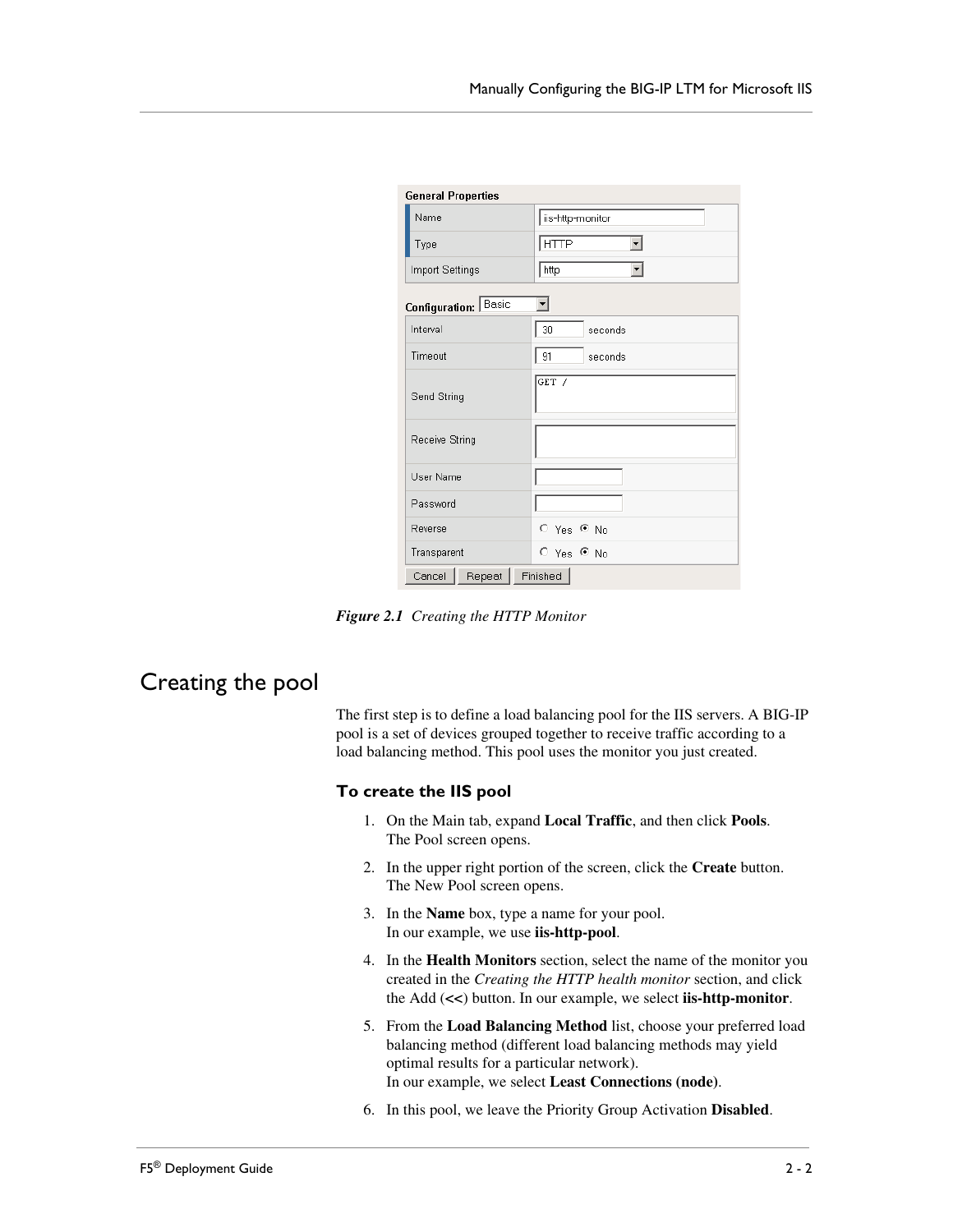- 7. In the New Members section, make sure the **New Address** option button is selected.
- 8. In the **Address** box, add the first Microsoft IIS server to the pool. In our example, we type **10.132.81.100**.
- 9. In the **Service Port** box, type **80** or select **HTTP** from the list.
- 10. Click the **Add** button to add the member to the list.
- 11. Repeat steps 8-10 for each server you want to add to the pool. In our example, we repeat these steps five times for the remaining servers, **10.132.81.101 - .105**.
- 12. Click the **Finished** button (see Figure 2.2).

| Configuration: Basic      |                                                                                                                                                                                                                                                                         |
|---------------------------|-------------------------------------------------------------------------------------------------------------------------------------------------------------------------------------------------------------------------------------------------------------------------|
| Name                      | iis-http-pool                                                                                                                                                                                                                                                           |
| <b>Health Monitors</b>    | Active<br>Available<br>iis-http-monitor<br>qateway_icmp<br>$\prec$<br>http<br>https<br>https_443<br>>><br>tcp                                                                                                                                                           |
| <b>Resources</b>          |                                                                                                                                                                                                                                                                         |
| Load Balancing Method     | Least Connections (node)<br>$\blacktriangledown$                                                                                                                                                                                                                        |
| Priority Group Activation | Disabled                                                                                                                                                                                                                                                                |
| New Members               | New Address C Node List<br>€<br>Address:<br>10.132.81.105<br><b>HTTP</b><br>Service Port:<br>80<br>Add<br>R:1 P:1 10.132.81.100 :80<br>R:1 P:1 10.132.81.101:80<br>R:1 P:1 10.132.81.102 :80<br>R:1 P:1 10.132.81.103 :80<br>R:1 P:1 10.132.81.104:80<br>Edit<br>Delete |
| Cancel<br>Repeat          | Finished                                                                                                                                                                                                                                                                |

*Figure 2.2 Creating the pool for the IIS servers*

# <span id="page-20-0"></span>Creating profiles

The BIG-IP system use configuration objects called profiles. A *profile* is an object that contains user-configurable settings for controlling the behavior of a particular type of network traffic, such as HTTP connections. Using profiles enhances your control over managing network traffic, and makes traffic-management tasks easier and more efficient.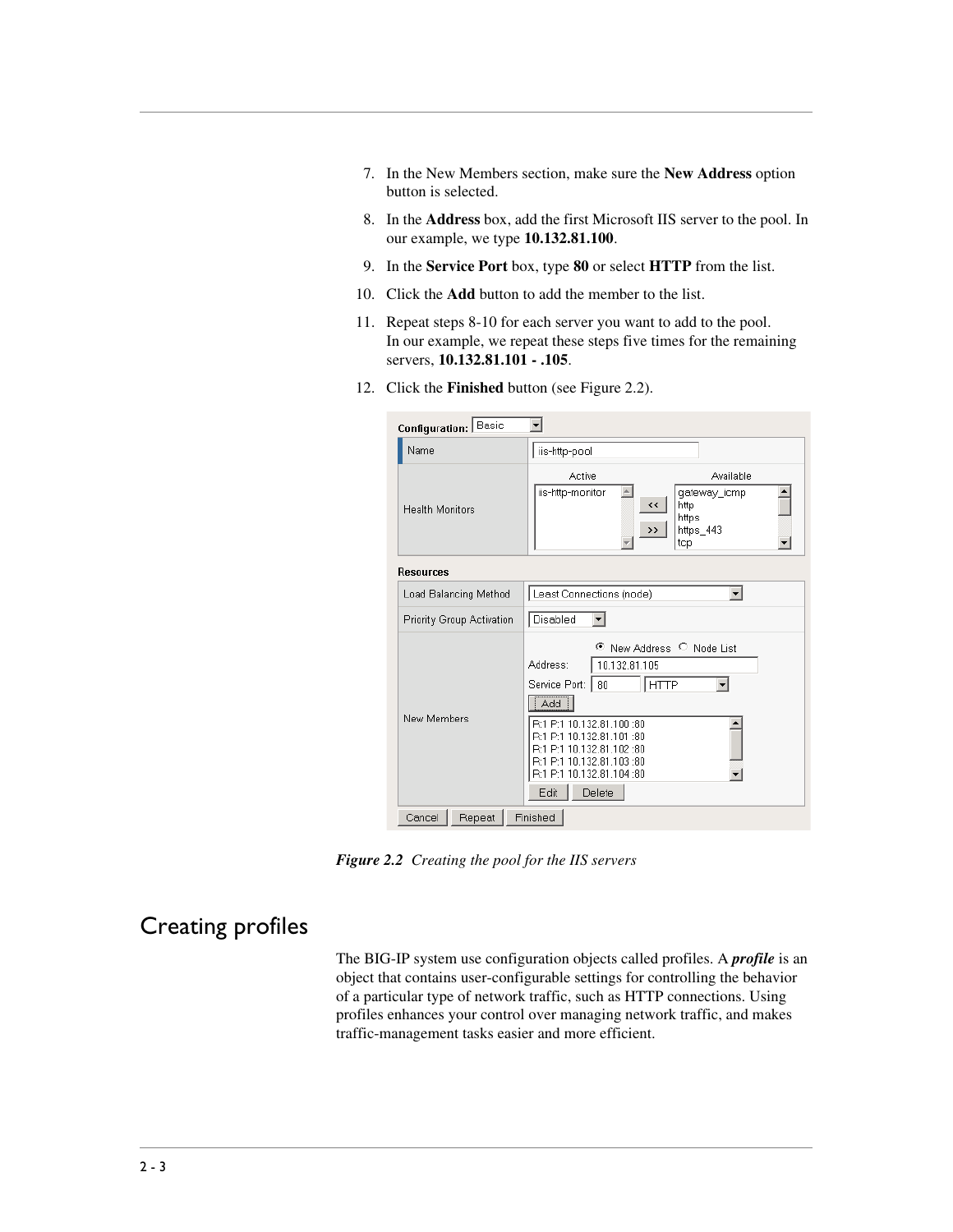Although it is possible to use the default profiles, we strongly recommend you create new profiles based on the default parent profiles, even if you do not change any of the settings initially. Creating new profiles allows you to easily modify the profile settings specific to this deployment, and ensures you do not accidentally overwrite the default profile.

### <span id="page-21-0"></span>Creating an HTTP profile

The first new profile we create is an HTTP profile. The HTTP profile contains numerous configuration options for how the BIG-IP LTM system handles HTTP traffic. In the following example, we base our HTTP profile off of the **http-acceleration** parent profile, as we are using the WebAccelerator. If you are not using the WebAccelerator, we recommend using the **http-wan-optimized-compression-caching** parent.

#### **To create a new HTTP profile**

- 1. On the Main tab, expand **Local Traffic**, and then click **Profiles**. The HTTP Profiles screen opens.
- 2. In the upper right portion of the screen, click the **Create** button. The New HTTP Profile screen opens.
- 3. In the **Name** box, type a name for this profile. In our example, we type **iis-http-opt**.
- 4. From the **Parent Profile** list, select **http-wan-optimized-compression-caching**. If you are using the WebAccelerator module, select **http-acceleration**.
- 5. *Optional:* If you using the BIG-IP LTM to offload SSL, in the Settings section, check the Custom box for **Redirect Rewrite**, and from the **Redirect Rewrite** list, select **Match**. See *[Configuring the](#page-26-0)  [BIG-IP LTM to offload SSL](#page-26-0)*, on page 2-9 for more information.
- 6. *Optional:* If you want to enable the X-Forwarded-For header for accurate logging, check the Custom box for **Insert X-Forwarded-For**, and from the list, select **Enabled**. See *[Optional:](#page--1-3)  [Using X-Forwarded-For to log the client IP address in IIS 7.0 and](#page--1-3)  7.5*[, on page 1-11](#page--1-3) for detailed information, including modifications to IIS to accurately log the client IP address.
- 7. Modify any of the other settings as applicable for your network. In our example, we leave the settings at their default levels.
- 8. Click the **Finished** button.

#### Creating the TCP profiles

The next profiles we create are the TCP profiles. If most of the Microsoft IIS users are accessing the devices via a Local Area Network, we recommend using the **tcp-lan-optimized** (for server-side TCP connections) parent profile. If the majority of the users are accessing the system from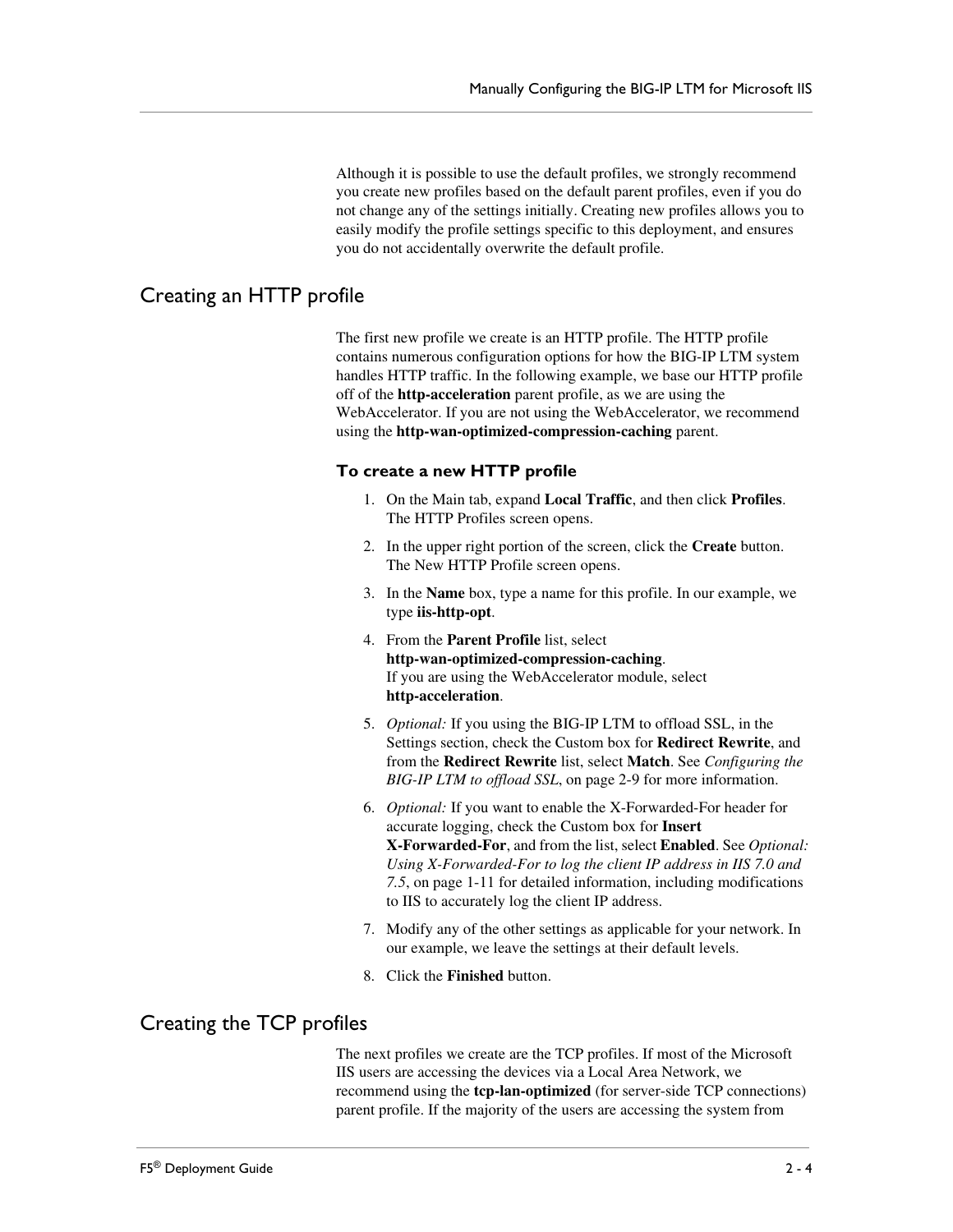remote or home offices, we recommend using an additional TCP profile, called **tcp-wan-optimized** (for client side TCP connections). In our example, we leave these profiles at their default levels; you can configure any of the options as applicable for your network.

#### Creating the LAN optimized TCP profile

First we configure the LAN optimized profile. If you do not want to use this optimized profile, you can choose the default TCP parent profile.

#### **To create a new TCP profile**

- 1. On the Main tab, expand **Local Traffic**, and then click **Profiles**. The HTTP Profiles screen opens.
- 2. On the Menu bar, from the **Protocol** menu, click **tcp**.
- 3. In the upper right portion of the screen, click the **Create** button. The New TCP Profile screen opens.
- 4. In the **Name** box, type a name for this profile. In our example, we type **iis-tcp-lan**.
- 5. From the **Parent Profile** list, select **tcp-lan-optimized**.
- 6. Modify any of the settings as applicable for your network. In our example, we leave the settings at their default levels.
- 7. Click the **Finished** button.

#### Creating the WAN optimized TCP profile

Now we configure the WAN optimized profile. Remember, if most of the users are accessing the system over the LAN or other low latency links, you do not need to create this profile.

#### **To create a new TCP WAN optimized profile**

- 1. On the Main tab, expand **Local Traffic**, and then click **Profiles**. The HTTP Profiles screen opens.
- 2. On the Menu bar, from the **Protocol** menu, click **tcp**.
- 3. In the upper right portion of the screen, click the **Create** button. The New TCP Profile screen opens.
- 4. In the **Name** box, type a name for this profile. In our example, we type **iis-tcp-wan**.
- 5. From the **Parent Profile** list, select **tcp-wan-optimized**.
- 6. Modify any of the settings as applicable for your network. In our example, we leave the settings at their default levels.
- 7. Click the **Finished** button.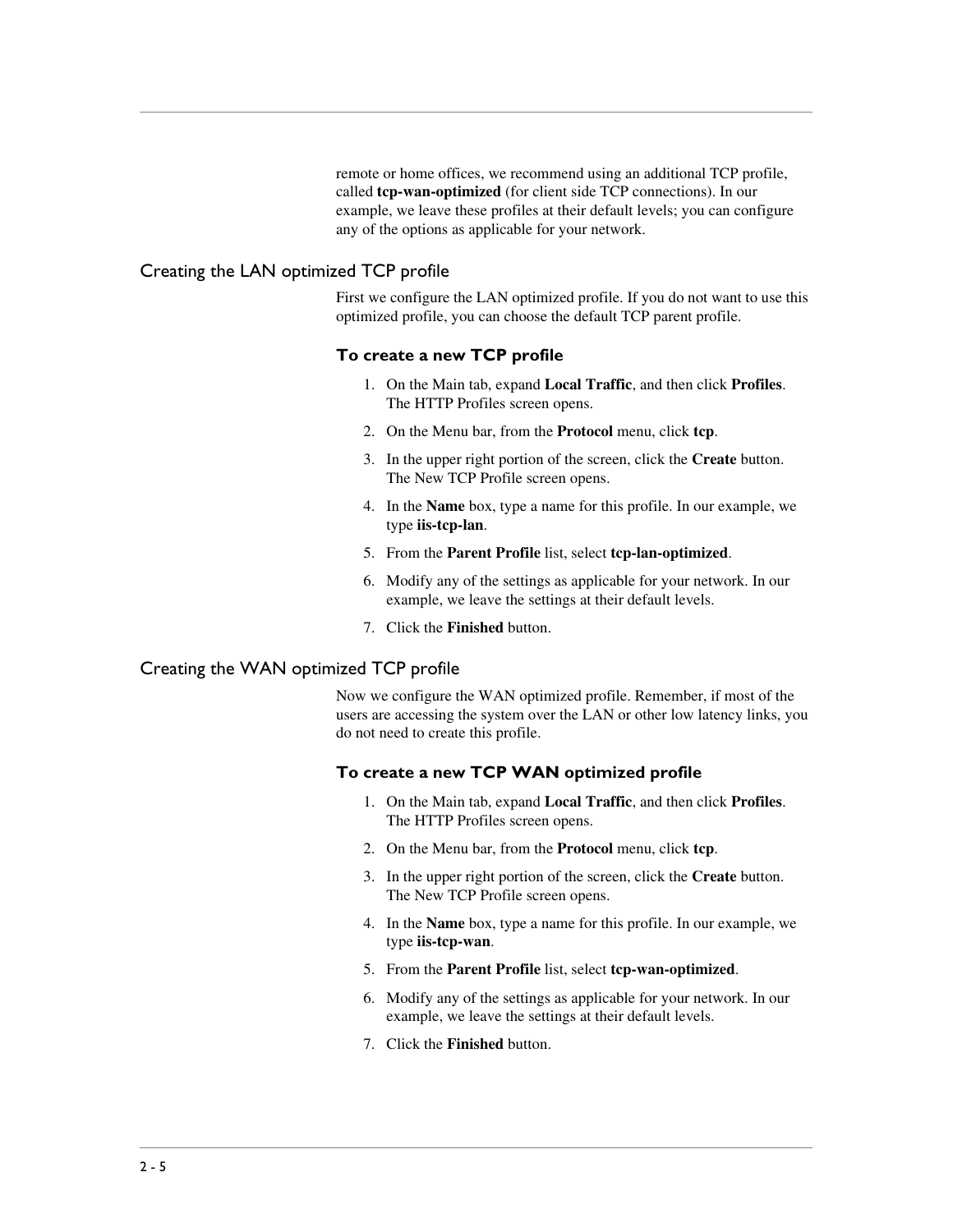#### Creating persistence profile

The next profile we create is a Persistence profile. We recommend using persistence for Microsoft IIS devices, although the type of persistence depends on your configuration. In our example, use cookie persistence (HTTP cookie insert).

#### **To create a new cookie persistence profile**

- 1. On the Main tab, expand **Local Traffic**, and then click **Profiles**. The HTTP Profiles screen opens.
- 2. On the Menu bar, click **Persistence**. The Persistence Profiles screen opens.
- 3. In the upper right portion of the screen, click the **Create** button. The New Persistence Profile screen opens.
- 4. In the **Name** box, type a name for this profile. In our example, we type **iis-cookie**.
- 5. From the **Persistence Type** list, select **Cookie**. The configuration options for cookie persistence appear.
- 6. Modify any of the settings as applicable for your network. In our example, we leave the settings at their default levels.
- 7. Click the **Finished** button.

| <b>General Properties</b> |                                                |        |
|---------------------------|------------------------------------------------|--------|
| Name                      | iis-cookie                                     |        |
| Persistence Type          | Cookie<br>▼                                    |        |
| Parent Profile            | cookie                                         |        |
| Configuration             |                                                | Custom |
| Cookie Method             | $\overline{\phantom{a}}$<br>HTTP Cookie Insert |        |
| Cookie Name               |                                                |        |
| Expiration                | Session Cookie<br>$\overline{\vee}$            |        |
| Cancel<br>Repeat          | Finished                                       |        |

*Figure 2.3 Creating the cookie persistence profile*

#### Creating a OneConnect profile

The final profile we create is a OneConnect profile. With OneConnect enabled, client requests can utilize existing, server-side connections, thus reducing the number of server-side connections that a server must negotiate to service those requests. This can provide significant performance improvements for IIS implementations. For more information on OneConnect, see the BIG-IP LTM documentation.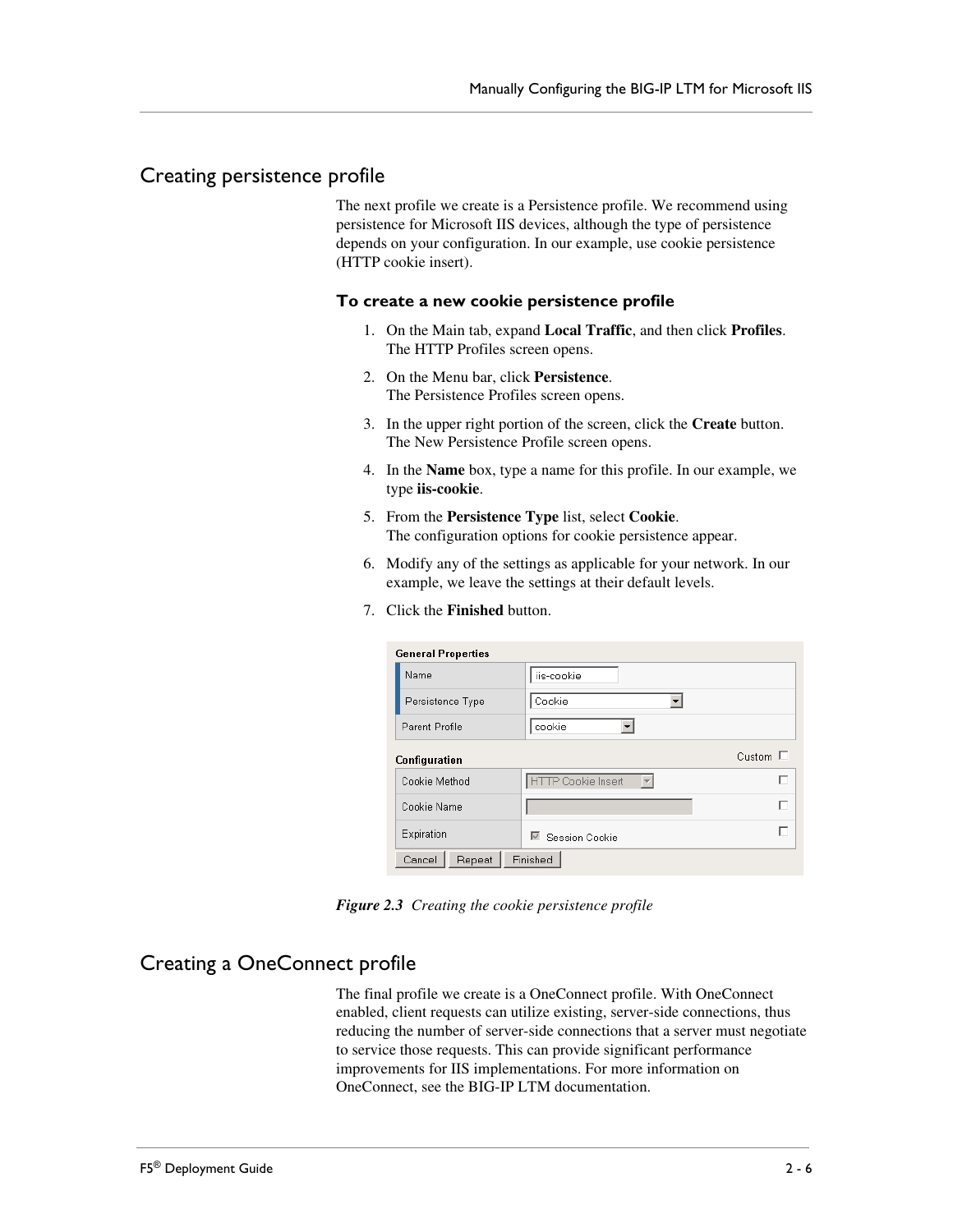In our example, we leave all the options at their default settings. You can configure these options as appropriate for your network.

#### **To create a new OneConnect profile**

- 1. On the Main tab, expand **Local Traffic**, and then click **Profiles**. The HTTP Profiles screen opens.
- 2. On the Menu bar, from the **Other** menu, click **OneConnect**. The Persistence Profiles screen opens.
- 3. In the upper right portion of the screen, click the **Create** button. The New HTTP Profile screen opens.
- 4. In the **Name** box, type a name for this profile. In our example, we type **iis-oneconnect**.
- 5. From the **Parent Profile** list, ensure that **oneconnect** is selected.
- 6. Modify any of the other settings as applicable for your network. In our example, we leave the settings at their default levels.
- 7. Click the **Finished** button.

### <span id="page-24-0"></span>Creating the virtual server

Next, we configure a virtual server that references the profiles and pool you created in the preceding procedures.

#### **To create the virtual server**

1. On the Main tab, expand **Local Traffic**, and then click **Virtual Servers**.

The Virtual Servers screen opens.

- 2. In the upper right portion of the screen, click the **Create** button. The New Virtual Server screen opens.
- 3. In the **Name** box, type a name for this virtual server. In our example, we type **iis-http-vs**.
- 4. In the **Destination** section, select the **Host** option button.
- 5. In the **Address** box, type the IP address of this virtual server. In our example, we use **192.168.10.120.**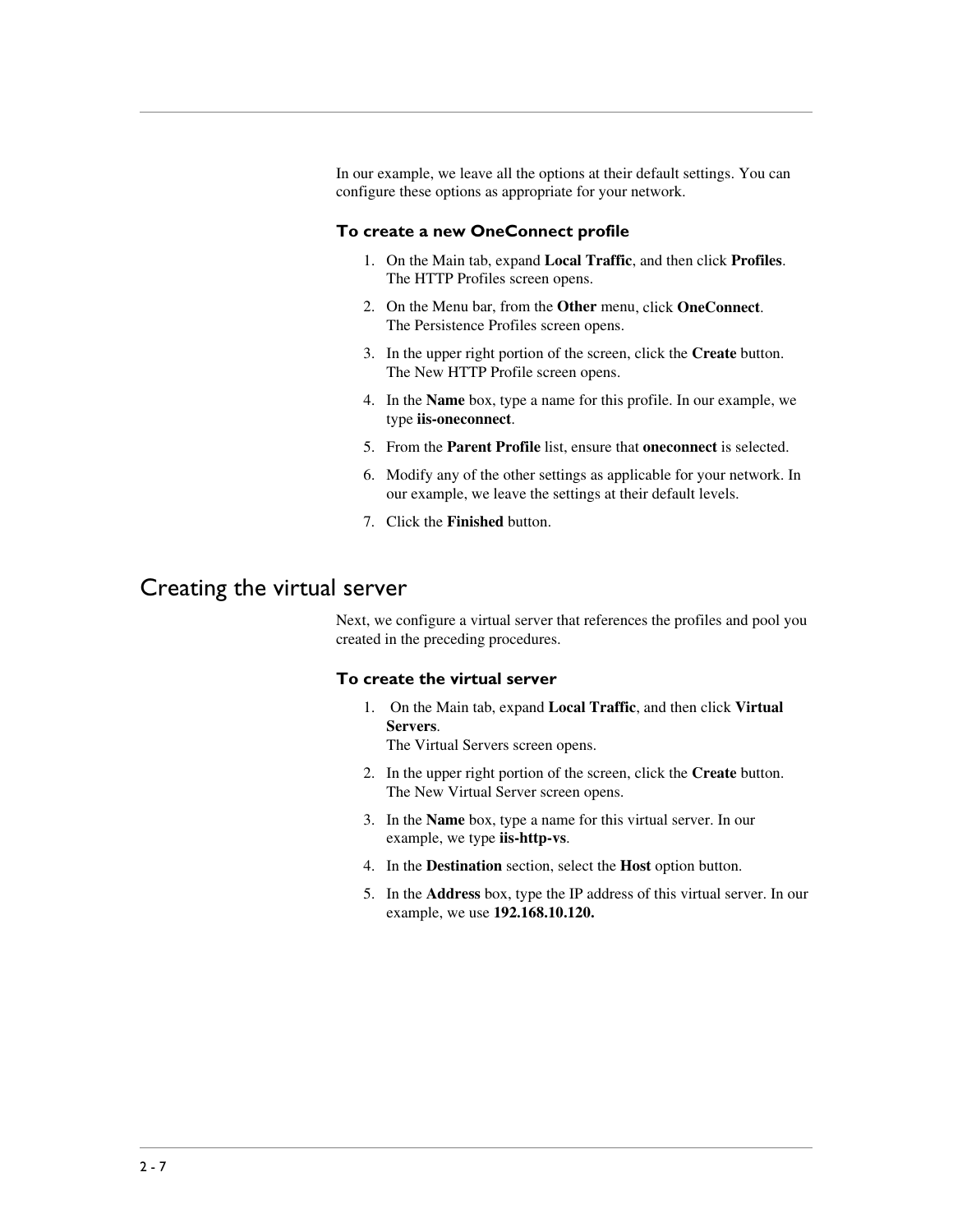|  | 6. In the Service Port box, type 80, or select HTTP from the list. |  |  |  |  |  |
|--|--------------------------------------------------------------------|--|--|--|--|--|
|--|--------------------------------------------------------------------|--|--|--|--|--|

| <b>General Properties</b> |                                                   |
|---------------------------|---------------------------------------------------|
| Name                      | iis-http-vs                                       |
| Destination               | Type: © Host C Network<br>Address: 192.168.10.120 |
| Service Port              | 80<br><b>HTTP</b>                                 |
| State                     | Enabled $\boxed{\mathbf{v}}$                      |

*Figure 2.4 Creating the IIS virtual server*

- 7. From the Configuration list, select **Advanced**. The Advanced configuration options appear.
- 8. Leave the **Type** list at the default setting: **Standard**.
- 9. From the **Protocol Profile (Client)** list select the name of the profile you created in the *Creating the WAN optimized TCP profile* section. If you did not create a WAN optimized profile, select the LAN optimized profile as in the following Step. In our example, we select **iis-tcp-wan**.
- 10. From the **Protocol Profile (Server)** list, select the name of the profile you created in the *Creating the LAN optimized TCP profile* section. In our example, we select **iis-tcp-lan**.
- 11. From the **OneConnect Profile** list, select the name of the profile you created in *Creating a OneConnect profile*. In our example, we select **iis-oneconnect**.
- 12. From the HTTP Profile list, select the name of the profile you created in the *Creating an HTTP profile* section. In our example, we select **iis-http-opt**.

| Configuration: Advanced   |                |  |  |
|---------------------------|----------------|--|--|
| Type                      | Standard       |  |  |
| Protocol                  | <b>TCP</b>     |  |  |
| Protocol Profile (Client) | iis-tcp-wan    |  |  |
| Protocol Profile (Server) | iis-tcp-lan    |  |  |
| OneConnect Profile        | iis-oneconnect |  |  |
| <b>HTTP Profile</b>       | iis-http-opt   |  |  |
| FTP Profile               |                |  |  |

*Figure 2.5 Selecting the Microsoft IIS profiles for the virtual server*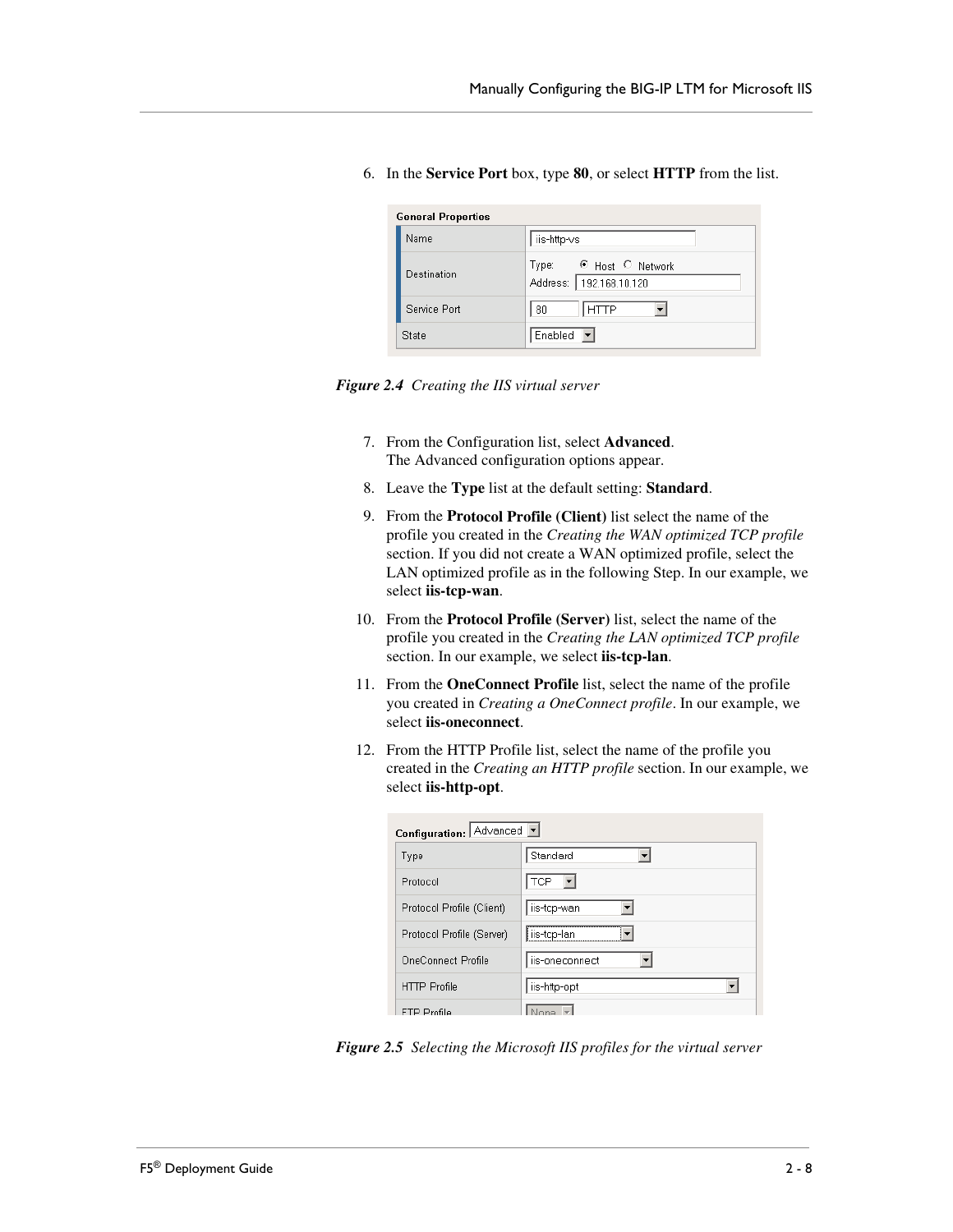- 13. In the Resources section, from the **Default Pool** list, select the pool you created in the *[Creating the pool](#page-19-0)* section. In our example, we select **iis-http-pool**.
- 14. From the **Default Persistence Profile** list, select the persistence profile you created in the *Creating persistence profile* section. In our example, we select **iis-cookie**.

| <b>Resources</b>                       |                                                  |                                    |
|----------------------------------------|--------------------------------------------------|------------------------------------|
|                                        | Enabled                                          | Available                          |
|                                        | $\leftrightarrow$                                | _sys_auth_Idap<br>_sys_auth_radius |
| <b>iRules</b>                          | >>                                               | _sys_auth_ssl_cridp                |
|                                        | Up<br>Down                                       |                                    |
|                                        | Enabled                                          | Available                          |
| <b>HTTP Class Profiles</b>             | $\leftrightarrow$<br>$\rightarrow$<br>Up<br>Down | httpclass                          |
| Default Pool<br>$\ddot{}$              | iis-http-pool                                    |                                    |
| Default Persistence<br>Profile         | lis-cookie<br>                                   |                                    |
| <b>Fallback Persistence</b><br>Profile | None                                             |                                    |
| Repeat<br>Cancel                       | Finished                                         |                                    |

*Figure 2.6 Adding the Pool and Persistence profile to the virtual server*

15. Click the **Finished** button.

The BIG-IP LTM HTTP configuration for the Microsoft IIS 7.0 deployment is now complete. If you are using the BIG-IP system to offload SSL, continue with the following section.

# <span id="page-26-0"></span>Configuring the BIG-IP LTM to offload SSL

If you are using the BIG-IP LTM system to offload SSL from the Microsoft IIS devices, there are additional configuration procedures you must perform on the BIG-IP LTM system. In the following configuration, the BIG-IP LTM redirects all incoming traffic to the HTTP virtual server to the HTTPS virtual server. This is useful if a user types a URL in a browser, but forgets to change the protocol to HTTPS.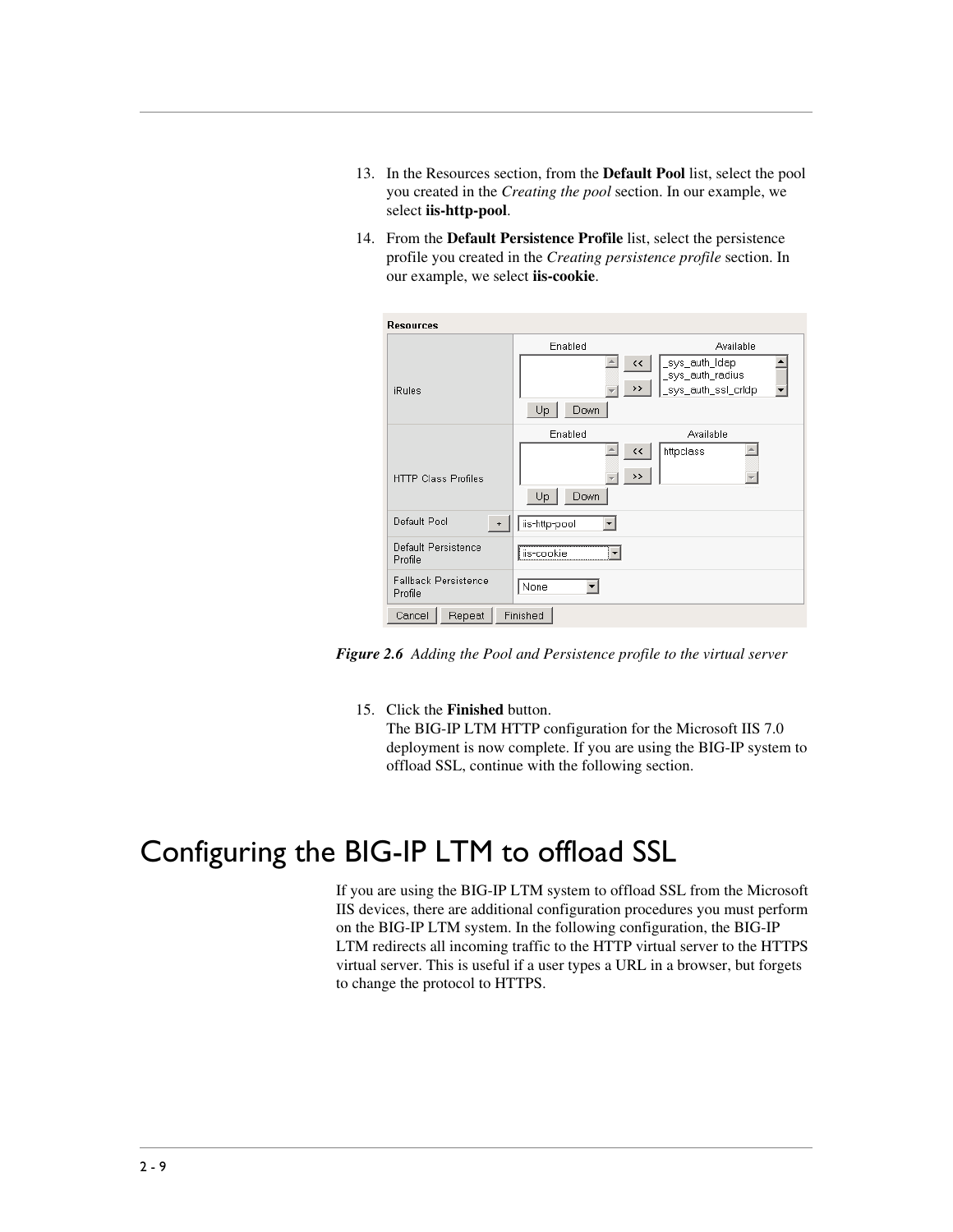If your deployment does not require *all* traffic to be redirected to HTTPS, you do not need to configure the iRule or modify the HTTP virtual server as described below, nor configure the Rewrite Redirect setting in the HTTP profile in Step 5 of *Creating an HTTP profile*. You can have both an HTTP and HTTPS virtual server on the same address with the appropriate ports.

#### **Important**

*This section is optional, and only necessary if you are using the BIG-IP LTM system for offloading SSL.*

# <span id="page-27-0"></span>Using SSL certificates and keys

Before you can enable the BIG-IP LTM system to act as an SSL proxy, you must install a SSL certificate on the virtual server that you wish to use for Microsoft IIS connections on the BIG-IP LTM device. For this Deployment Guide, we assume that you already have obtained an SSL certificate, but it is not yet installed on the BIG-IP LTM system. For information on generating certificates, or using the BIG-IP LTM to generate a request for a new certificate and key from a certificate authority, see the **Managing SSL Traffic** chapter in the *Configuration Guide for Local Traffic Management*.

#### Importing keys and certificates

Once you have obtained a certificate, you can import this certificate into the BIG-IP LTM system using the Configuration utility. By importing a certificate or archive into the Configuration utility, you ease the task of managing that certificate or archive. You can use the Import SSL Certificates and Keys screen only when the certificate you are importing is in Privacy Enhanced Mail (PEM) format.

#### **To import a key or certificate**

- 1. On the Main tab, expand **Local Traffic**.
- 2. Click **SSL Certificates**. The list of existing certificates displays.
- 3. In the upper right corner of the screen, click **Import**.
- 4. From the **Import Type** list, select the type of import (Certificate or Key).
- 5. In the **Certificate** (or **Key**) **Name** box, type a unique name for the certificate or key.
- 6. In the **Certificate** (or **Key**) **Source** box, choose to either upload the file or paste the text.
- 7. Click **Import**.

If you imported the certificate, repeat this procedure for the key.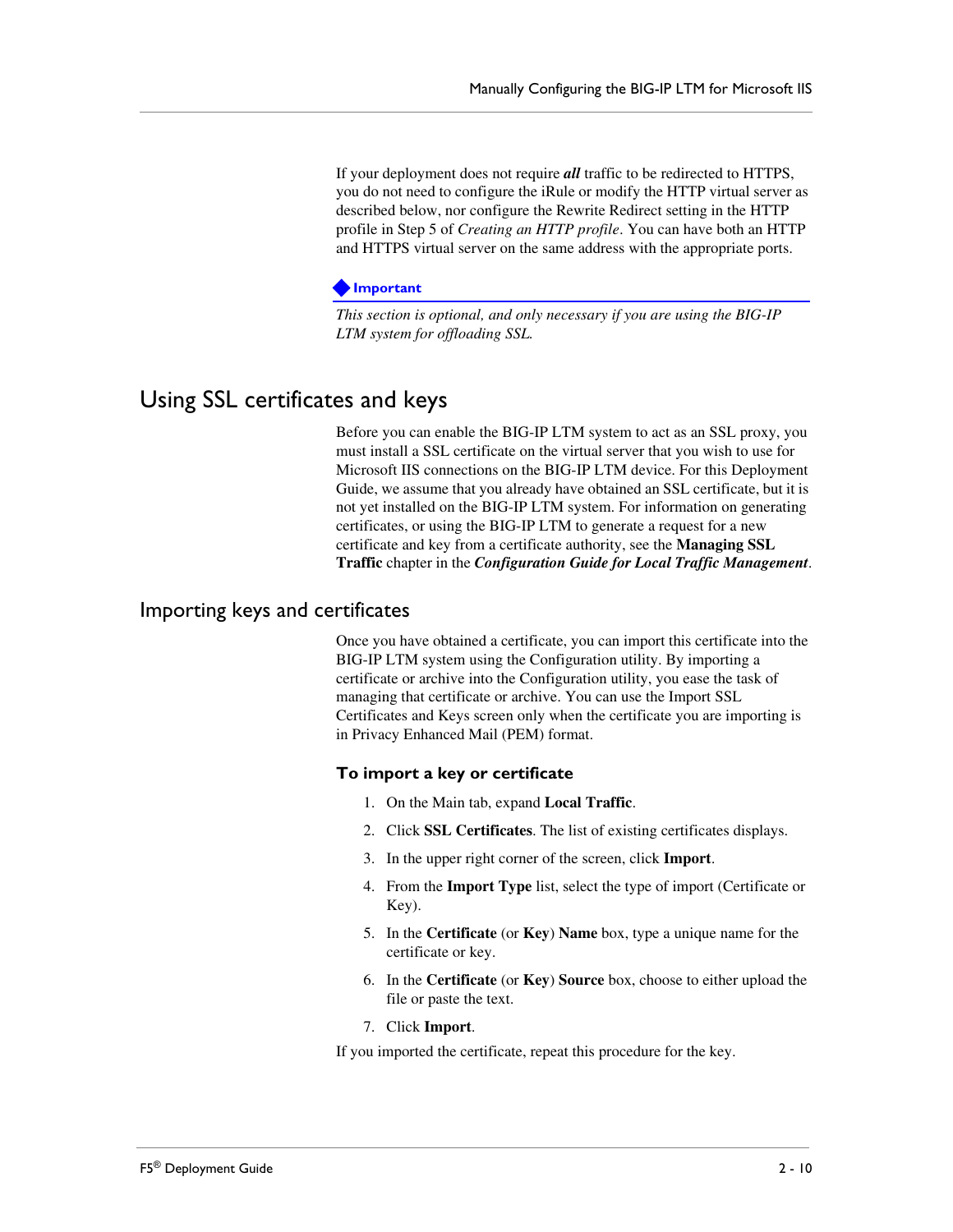# <span id="page-28-0"></span>Creating a Client SSL profile

The next step in this configuration is to create a Client SSL profile. This profile contains the SSL certificate and Key information for decrypting the SSL traffic on behalf of the servers.

#### **To create a new Client SSL profile**

- 1. On the Main tab, expand **Local Traffic**, and then click **Profiles**. The HTTP Profiles screen opens.
- 2. On the Menu bar, from the SSL menu, select **Client**. The Client SSL Profiles screen opens.
- 3. In the upper right portion of the screen, click the **Create** button. The New Client SSL Profile screen opens.
- 4. In the **Name** box, type a name for this profile. In our example, we type **iis-clientssl**.
- 5. In the Configuration section, check the **Certificate** and **Key Custom** boxes.
- 6. From the **Certificate** list, select the name of the Certificate you imported in the *Importing keys and certificates* section.
- 7. From the **Key** list, select the key you imported in the *Importing keys and certificates* section.
- 8. Click the **Finished** button.

### <span id="page-28-1"></span>Creating the Redirect iRule

The Redirect iRule takes incoming HTTP requests (non-secure) and redirects them to the correct HTTPS (secure) virtual server, without user interaction.

#### **To create the Redirect iRule**

- 1. On the Main tab, expand **Local Traffic**, and then click **iRules**. The iRule screen opens.
- 2. In the upper right portion of the screen, click the **Create** button. The New iRule screen opens.
- 3. In the **Name** box, enter a name for your iRule. In our example, we use **iis-httptohttps**.
- 4. In the Definition section, copy and paste the following iRule:

```
when HTTP_REQUEST {
HTTP::redirect https://[HTTP::host][HTTP::uri]
```
**}**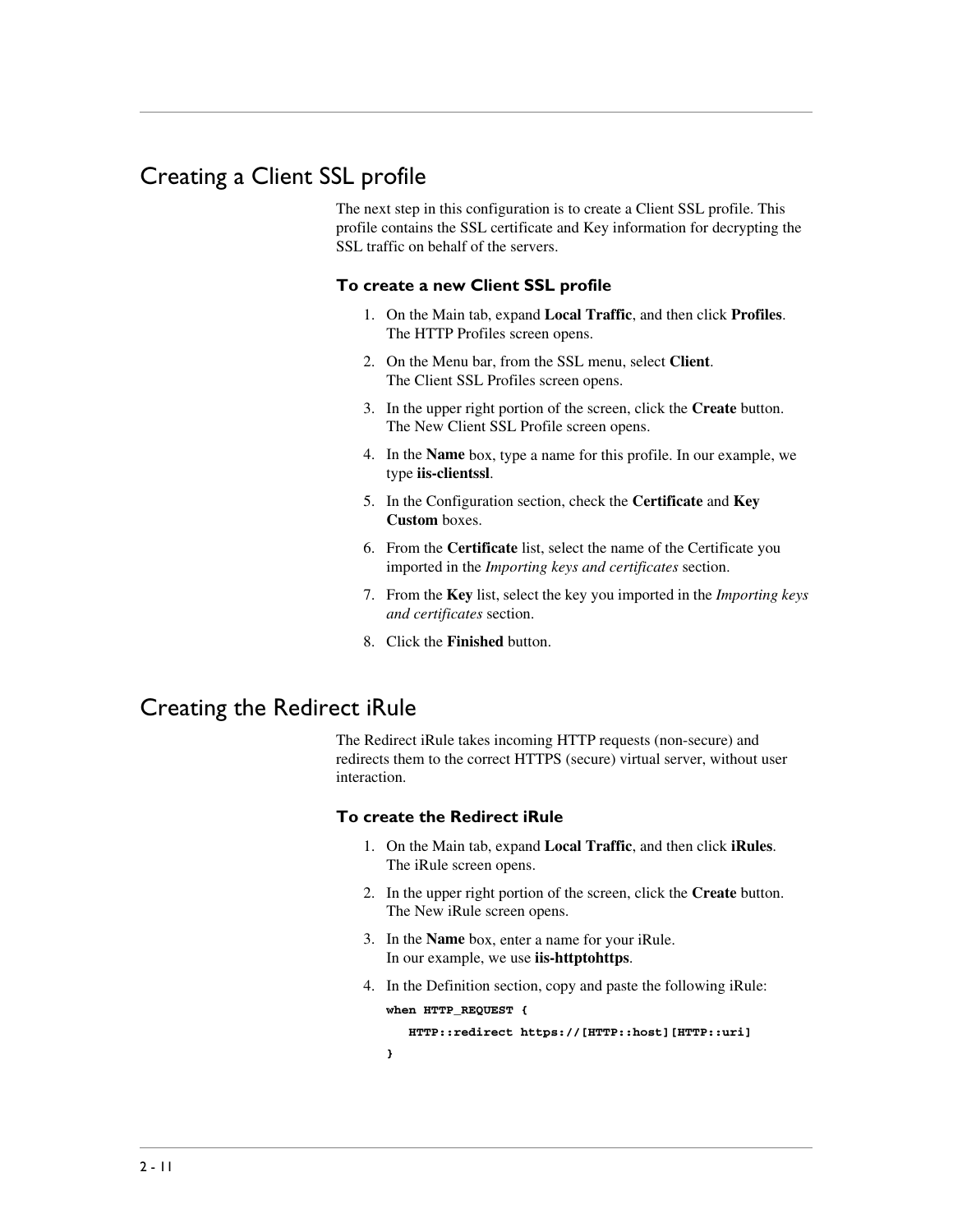5. Click the **Finished** button (see Figure 2.7).

| Properties |                                                                       |
|------------|-----------------------------------------------------------------------|
| Name       | iis-httptohttps                                                       |
| Definition | when HTTP REQUEST {<br>HTTP::redirect https://[HTTP::host][HTTP::uri] |
|            | Extend Text Area<br>Wrap Text                                         |
| Cancel     | Finished                                                              |

*Figure 2.7 Creating the iRule*

# <span id="page-29-0"></span>Modifying the HTTP virtual server

The next task is to modify the HTTP virtual server you created in *[Creating](#page-24-0)  [the virtual server](#page-24-0)*, on page 2-7 to use the iRule you just created.

#### **To modify the existing IIS virtual server**

- 1. On the Main tab, expand **Local Traffic**, and then click **Virtual Servers**. The Virtual Servers screen opens.
- 2. From the Virtual Server list, click the IIS virtual server you created in the *[Creating the virtual server](#page-24-0)* section. In our example, we click **iis-http-vs**.
- 3. On the menu bar, click **Resources**.
- 4. From the **Default Pool** list, select **None**. This virtual server no longer requires the load balancing pool, as traffic is redirected to the HTTPS virtual server we create in the following procedure.
- 5. Click the **Update** button.
- 6. In the iRules section, click the **Manage** button. The Resource Management screen opens.
- 7. From the **Available** list, select the iRule you created in the *[Creating](#page-28-1)  [the Redirect iRule](#page-28-1)* section, and click the Add (**<<**) button. In our example, we select **iis-httptohttps**.
- 8. Click the **Finished** button.

# <span id="page-29-1"></span>Creating the HTTPS virtual server

The final task in this section is to create a HTTPS virtual server.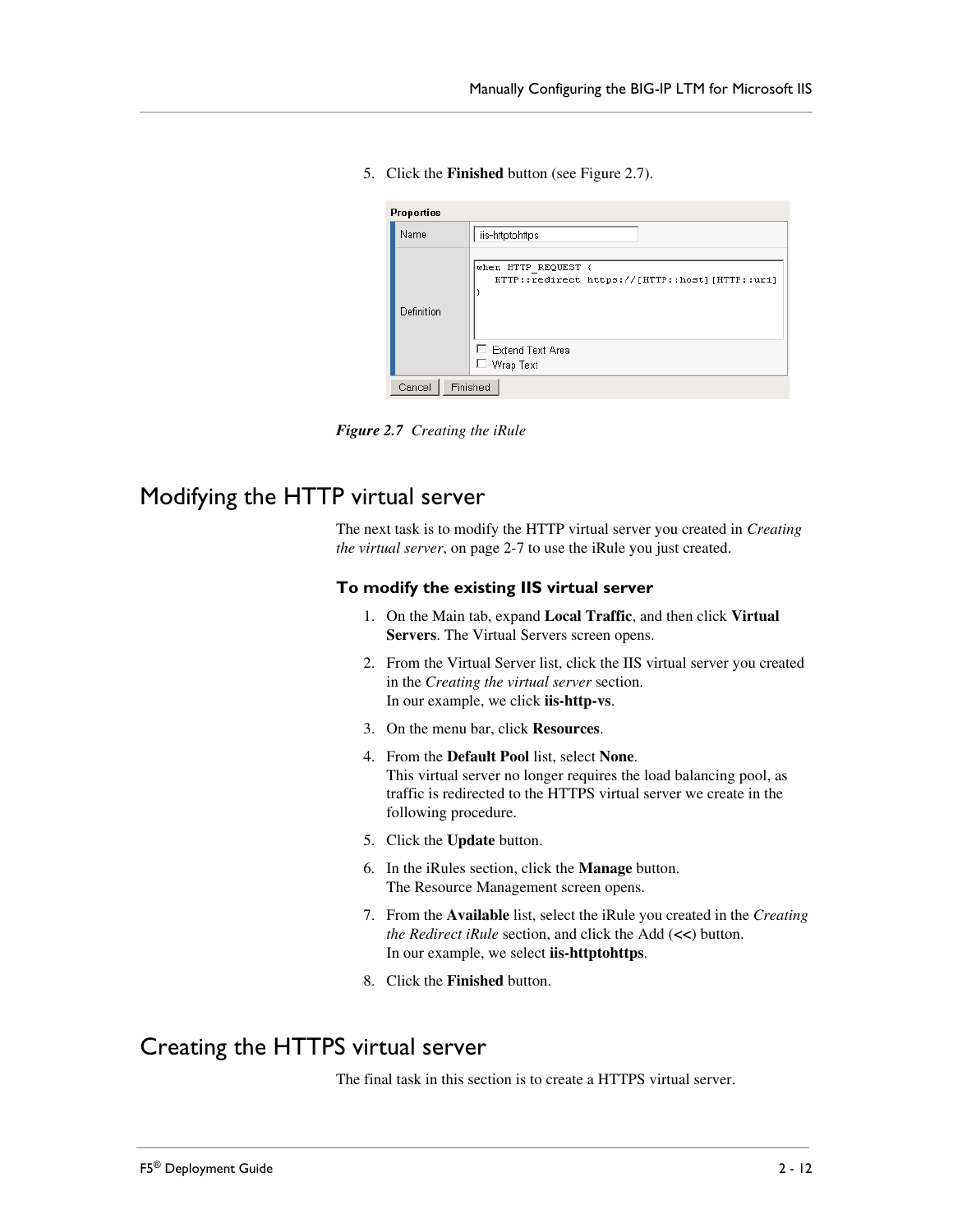#### **To create a new HTTPS virtual server**

- 1. On the Main tab, expand **Local Traffic**, and then click **Virtual Servers**. The Virtual Servers screen opens.
- 2. In the upper right portion of the screen, click the **Create** button.
- 3. In the **Name** box, type a name for this virtual server. In our example, we type **iis-https-vs**.
- 4. In the **Destination** section, select the **Host** option button.
- 5. In the **Address** box, type the IP address of this virtual server. In our example, we use **192.168.104.146**.
- 6. In the **Service Port** box, type **443** or select **HTTPS** from the list.
- 7. From the Configuration list, select **Advanced**.
- 8. Leave the **Type** list at the default setting: **Standard**.
- 9. From the **Protocol Profile (Client)** list select the name of the profile you created in the *Creating the WAN optimized TCP profile* section. If you did not create a WAN optimized profile, select the LAN optimized profile as in the following Step. In our example, we select **iis-tcp-wan**.
- 10. From the **Protocol Profile (Server)** list, select the name of the profile you created in the *Creating the LAN optimized TCP profile* section. In our example, we select **iis-tcp-lan**.
- 11. From the **OneConnect Profile** list, select the name of the profile you created in *Creating a OneConnect profile*. In our example, we select **iis-oneconnect**.
- 12. From the HTTP Profile list, select the name of the profile you created in the *Creating an HTTP profile* section. In our example, we select **iis-http-opt**. Make sure you have the Rewrite Redirect box checked in the HTTP profile as described in Step 5 of *Creating an HTTP profile*.
- 13. From the **SSL Profile (Client)** list, select the name of the SSL profile you created in the *[Creating a Client SSL profile](#page-28-0)* section. In our example, we select **iis-clientssl**.
- 14. From the **Default Pool** list, select the pool you created in the *[Creating the pool](#page-19-0)* section. In our example, we select **iis-http-pool**.
- 15. From the **Default Persistence Profile** list, select the persistence profile you created in the *Creating persistence profile*. In our example, we select **iis-cookie**.
- 16. Click the **Finished** button.

This completes the BIG-IP LTM configuration.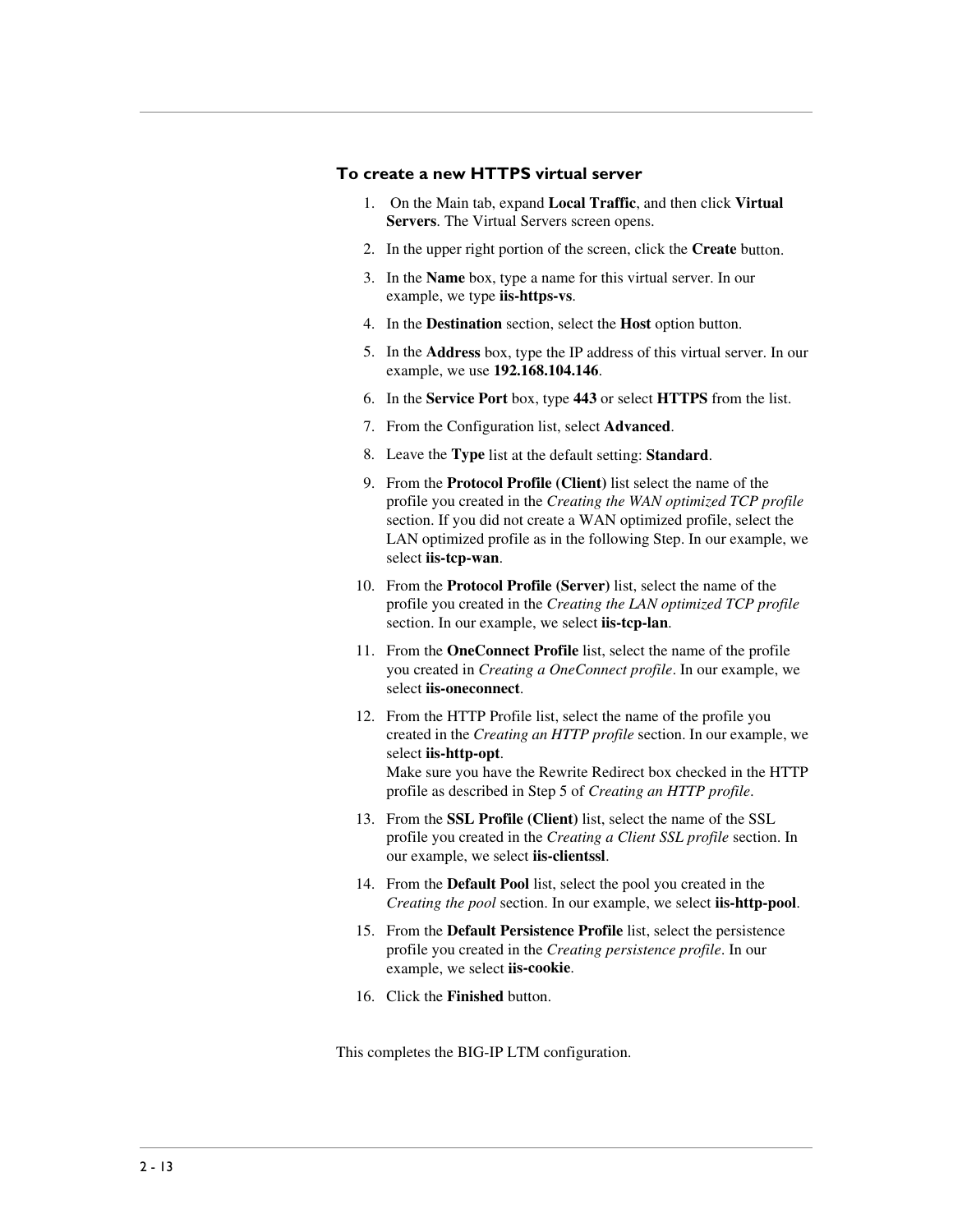

# 3

# Manually Configuring the BIG-IP WebAccelerator for IIS 7.0

- [Creating an HTTP Class profile](#page-33-1)
- [Modifying the Virtual Server to use the Class profile](#page-34-0)
- [Creating an Application](#page-35-0)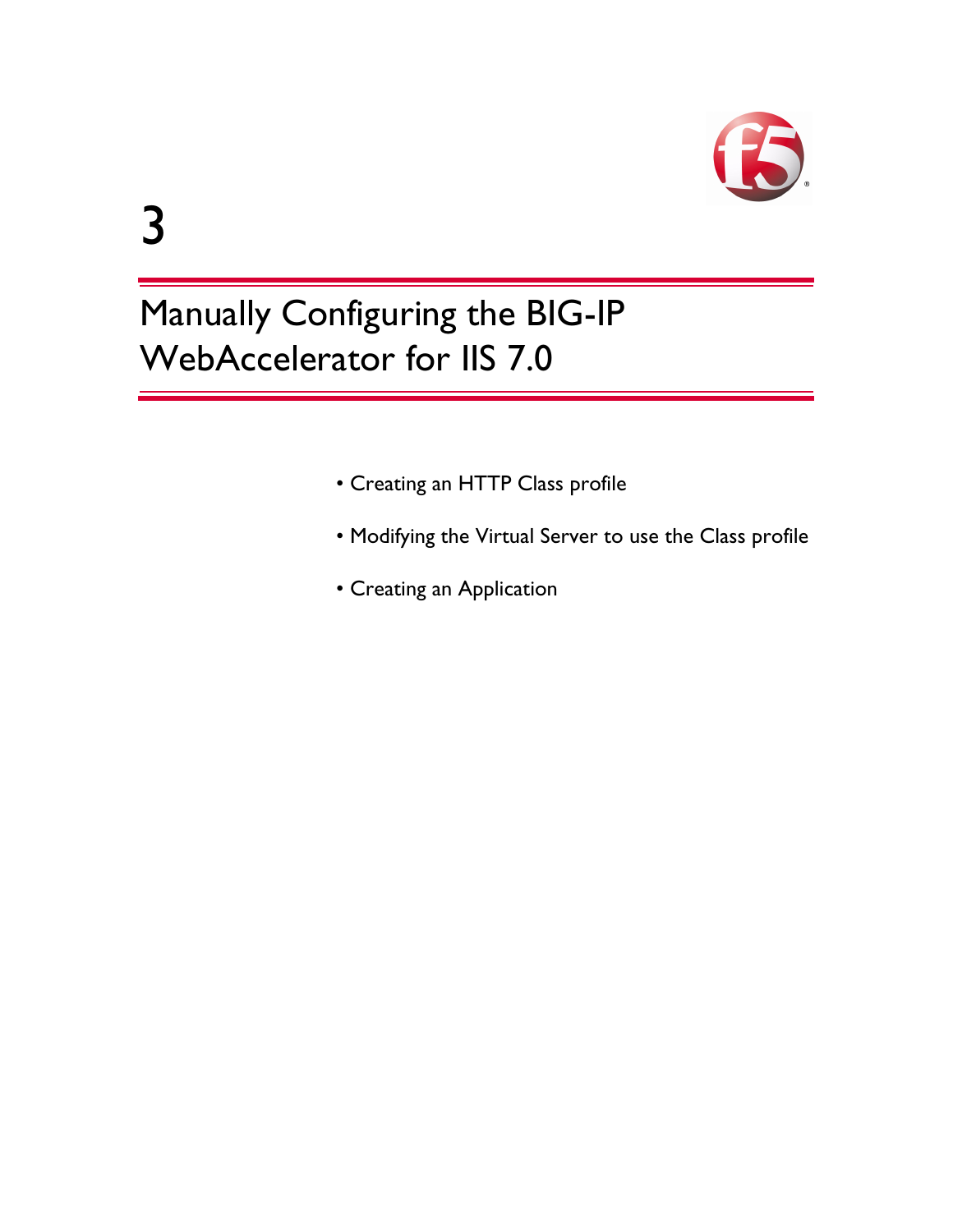# <span id="page-32-3"></span><span id="page-32-0"></span>Manually configuring the WebAccelerator module for IIS

In this chapter, we provide procedures for manually configuring the WebAccelerator module for the IIS 7.0 devices to increase performance for end users. The F5 WebAccelerator is an advanced web application delivery solution that provides a series of intelligent technologies designed to overcome problems with browsers, web application platforms and WAN latency issues which impact user performance.

Note that we recommend using the application template as opposed to configuring the WebAccelerator manually.

For more information on the F5 WebAccelerator, see **[www.f5.com/products/big-ip/product-modules/webaccelerator.html](http://www.f5.com/products/big-ip/product-modules/webaccelerator.html)**.

# <span id="page-32-1"></span>Prerequisites and configuration notes

The following are prerequisites for this section:

- ◆ We assume that you have already configured the BIG-IP LTM system for directing traffic to the IIS deployment as described in this Deployment Guide.
- ◆ You must have purchased and licensed the WebAccelerator module on the BIG-IP system.
- ◆ You must have created an HTTP profile on the BIG-IP LTM system that has RAM Cache enabled. In our example (*[Creating an HTTP profile](#page-21-0)*, on [page 2-4](#page-21-0)) we use a parent profile that includes RAM Cache. If you did not create an HTTP profile with RAM Cache enabled, you must create a new HTTP profile, based on a parent profile that uses RAM Cache (we recommend HTTP Acceleration) and associate it with the virtual server.
- ◆ This document is written with the assumption that you are familiar with the BIG-IP LTM system, WebAccelerator and Microsoft IIS 7.0. Consult the appropriate documentation for detailed information.

# <span id="page-32-2"></span>Configuration example

Using the configuration in this section, the BIG-IP LTM system with WebAccelerator module is optimally configured to accelerate traffic to Microsoft IIS servers. The BIG-IP LTM with WebAccelerator module both increases end user performance as well as offloads the servers from serving repetitive and duplicate content.

In this configuration, a remote client with WAN latency accesses an IIS server via the WebAccelerator. The user's request is accelerated on repeat visits by the WebAccelerator instructing the browser to use the dynamic or static object that is stored in its local cache. Additionally, dynamic and static objects are cached at the WebAccelerator so that they can be served quickly without requiring the server to re-serve the same objects.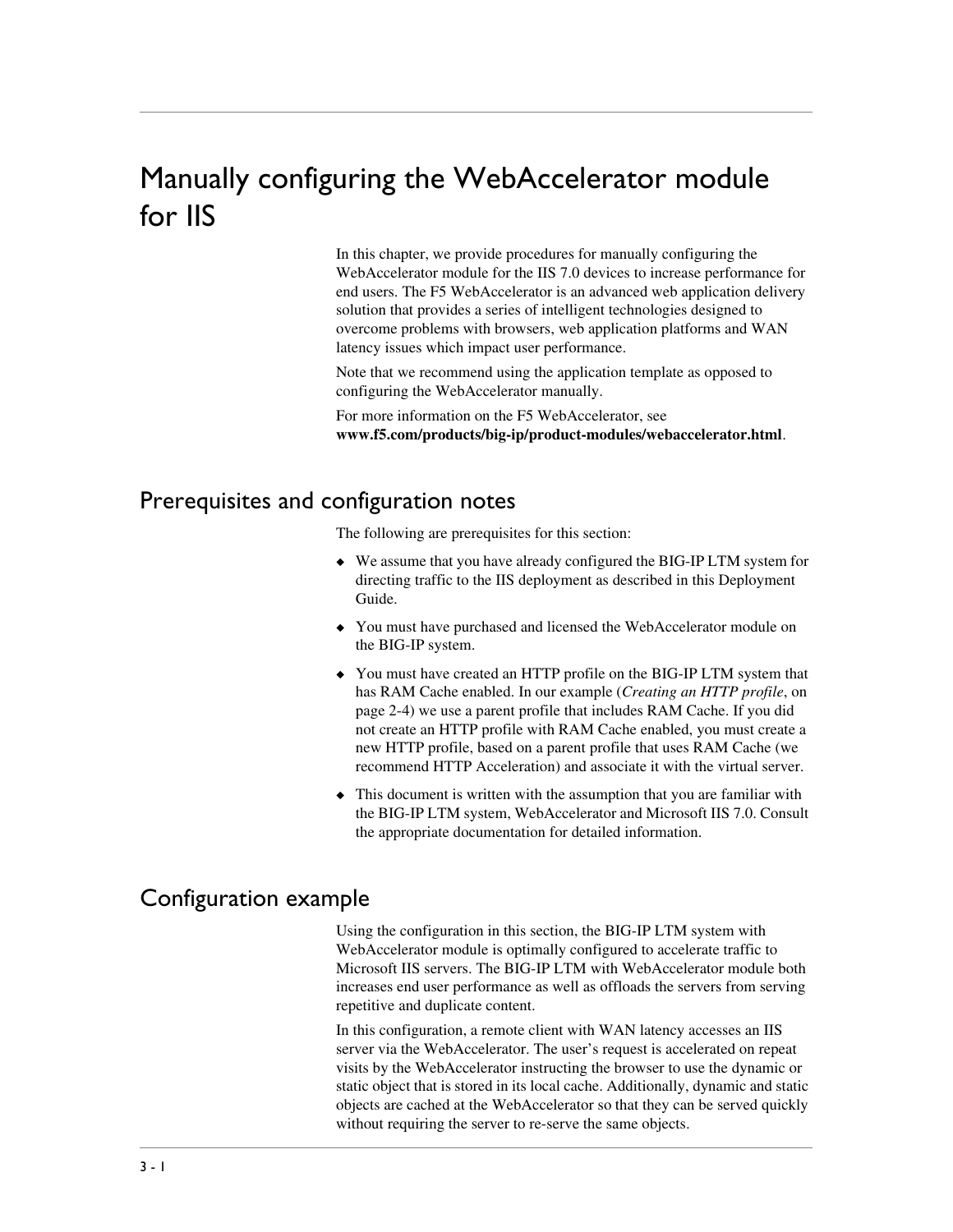# <span id="page-33-0"></span>Configuring the WebAccelerator module

Configuring the WebAccelerator module requires creating an HTTP class profile and creating an Application. The WebAccelerator device has a large number of other features and options for fine tuning performance gains, see the *WebAccelerator Administrator Guide* for more information.

# <span id="page-33-1"></span>Creating an HTTP Class profile

The first procedure is to create an HTTP class profile. When incoming HTTP traffic matches the criteria you specify in the WebAccelerator class, the system diverts the traffic through this class. In the following example, we create a new HTTP class profile, based on the default profile.

#### **To create a new HTTP class profile**

- 1. On the Main tab, expand **WebAccelerator**, and then click **Classes**. The HTTP Class Profiles screen opens.
- 2. In the upper right portion of the screen, click the **Create** button. The New HTTP Class Profile screen opens.
- 3. In the **Name** box, type a name for this Class. In our example, we type **iis-class**.
- 4. From the Parent Profile list, make sure **httpclass** is selected.
- 5. In the Configuration section, from the **WebAccelerator** row, make sure **Enabled** is selected.
- 6. In the Hosts row, from the list select **Match Only**. The Host List options appear.
	- a) In the **Host** box, type the host name that your end users use to access the IIS devices. In our example, we type **iis-application.f5.com/** (see Figure 3.1).
	- b) Leave the Entry Type at **Pattern String**.
	- c) Click the **Add** button.
	- d) Repeat these sub-steps for any other host names users might use to access the IIS deployment.
- 7. The rest of the settings are optional, configure them as applicable for your deployment.
- 8. Click the **Finished** button. The new HTTP class is added to the list.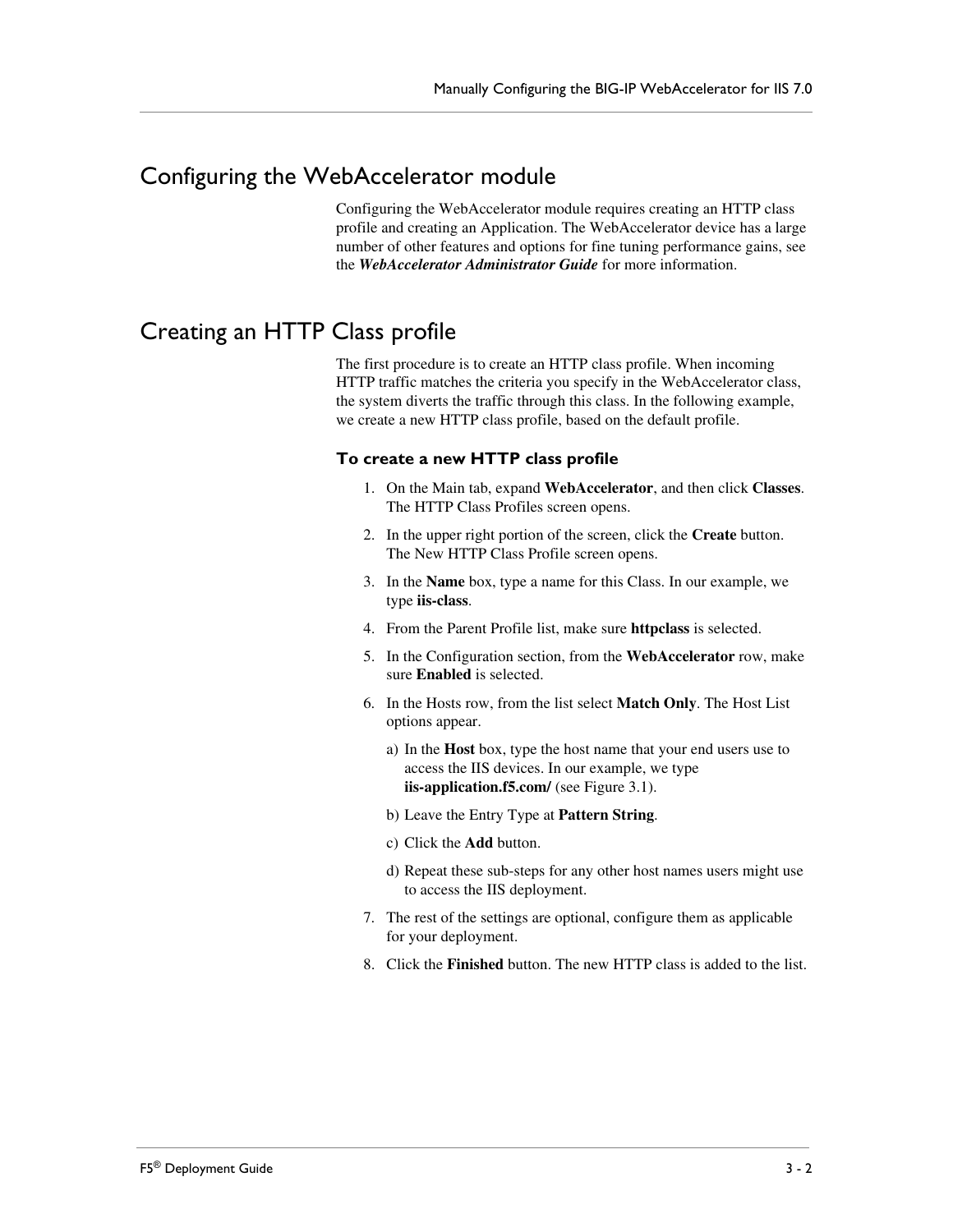| <b>General Properties</b> |                                                                                                       |                       |
|---------------------------|-------------------------------------------------------------------------------------------------------|-----------------------|
| Name                      | iis-class                                                                                             |                       |
| Parent Profile            | httpclass<br>$\overline{\phantom{a}}$                                                                 |                       |
| Configuration             |                                                                                                       | Custom $\Box$         |
| WebAccelerator            | Enabled<br>$\vert$                                                                                    | ⊽                     |
| Application Security      | $Disable \sqrt{\phantom{a}}$                                                                          | ┍                     |
| Hosts                     | Match only                                                                                            | ⊽                     |
| Host List                 | Host: iis-application.f5.com<br>Entry Type: Pattern String<br>Add<br>iis-application.f5.com<br>Delete |                       |
| URI Paths                 | Match all<br>$\overline{\phantom{a}}$                                                                 | г                     |
| Headers                   | Match all<br>$\overline{\phantom{m}}$                                                                 | г                     |
| Cookies                   | Match all<br>$\overline{\nabla}$                                                                      | г                     |
| <b>Actions</b>            |                                                                                                       | Custom <sup>[7]</sup> |
| Send To                   | None<br>$\overline{\phantom{m}}$                                                                      | г                     |
| Rewrite URI               |                                                                                                       | г                     |

*Figure 3.1 Creating a new HTTP Class profile*

# <span id="page-34-0"></span>Modifying the Virtual Server to use the Class profile

The next step is to modify the virtual server for your IIS deployment on the BIG-IP LTM system to use the HTTP Class profile you just created.

#### **To modify the Virtual Server to use the Class profile**

- 1. On the Main tab, expand **Local Traffic**, and then click **Virtual Servers**. The Virtual Servers screen opens.
- 2. From the **Virtual Server** list, click the name of the virtual server you created for the IIS servers. In our example, we click **iis-http-vs**. The General Properties screen for the Virtual Server opens.
- 3. On the Menu bar, click **Resources**.
- 4. In the HTTP Class Profiles section, click the **Manage** button.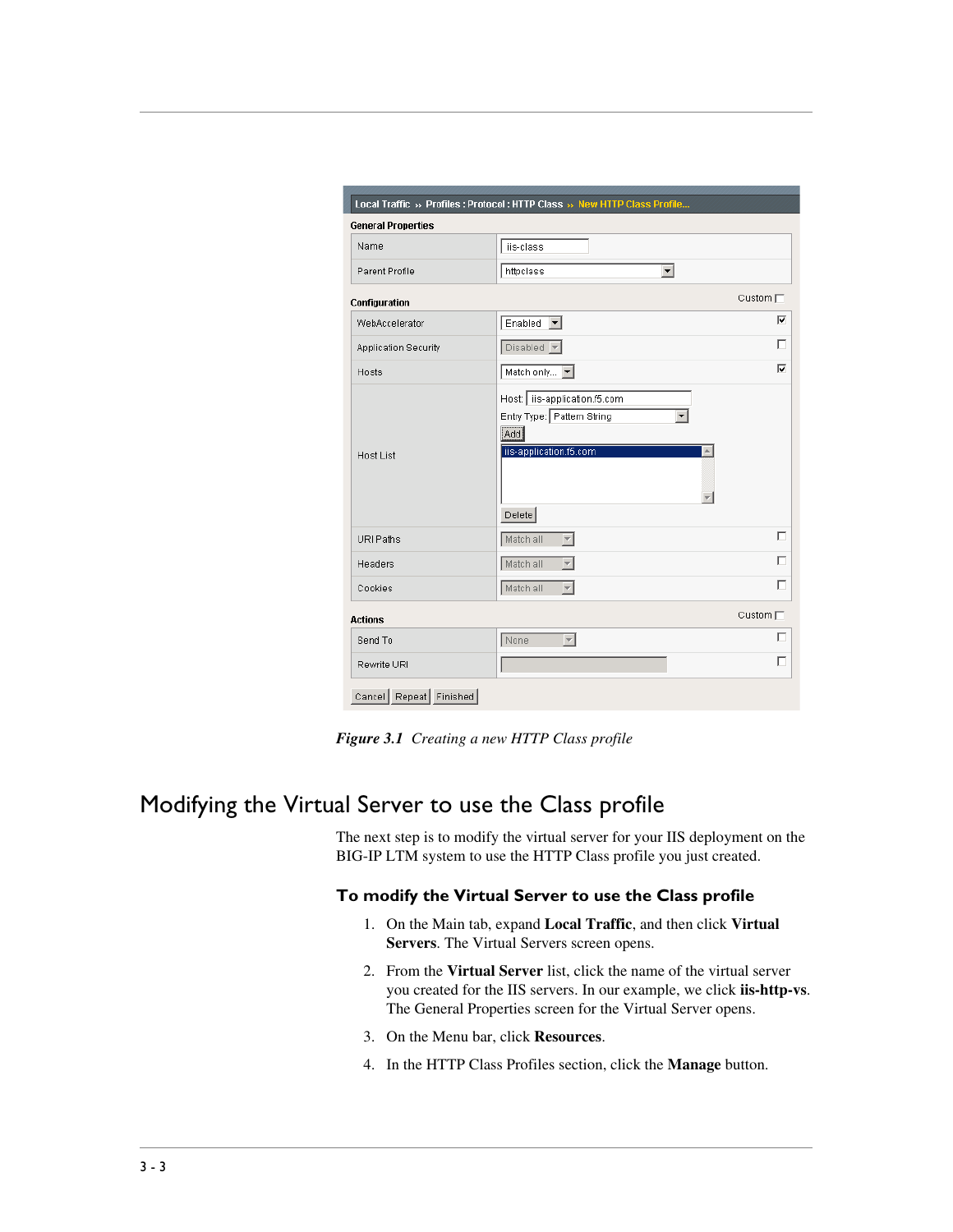- 5. From the **Available** list, select the name of the HTTP Class Profile you created in the preceding procedure, and click the Add (**<<**) button to move it to the Enabled box. In our example, we select **iis-class**.
- 6. Click the **Finished** button. The HTTP Class Profile is now associated with the Virtual Server.

| Local Traffic » Virtual Servers » iis-http-vs |                            |                                     |                                                                                       |  |
|-----------------------------------------------|----------------------------|-------------------------------------|---------------------------------------------------------------------------------------|--|
| $\Phi$ -                                      | Properties                 | Resources                           | 囗<br><b>Statistics</b>                                                                |  |
|                                               | <b>Resource Management</b> |                                     |                                                                                       |  |
|                                               | <b>HTTP Class Profiles</b> | Enabled<br>liis-class<br>Down<br>Up | Available<br>httpclass<br>my_sap_ecc_application_httpclass<br>$<\,<$<br>$\geq$ $\geq$ |  |
| Cancel                                        | Finished                   |                                     |                                                                                       |  |





*You must have created an HTTP profile on the BIG-IP LTM system that has RAM Cache enabled. In our example (***[Creating an HTTP profile](#page-21-0)***, on page [2-4](#page-21-0)) we use a parent profile that includes RAM Cache. If you did not create an HTTP profile with RAM Cache enabled, you must create a new HTTP profile, based on a parent profile that uses RAM Cache (such as HTTP Acceleration), and modify the virtual server to use this new profile.*

*To create the HTTP profile, use* **[Creating an HTTP profile](#page-21-0)***, on page 2-4, selecting the HTTP Acceleration parent profile. You must leave RAM Cache enabled; all other settings are optional. To modify the virtual server, follow Steps 1 and 2 from the preceding procedure to access the virtual server, and then from the HTTP Profile list, select the name of the new profile you just created and click Update.*

# <span id="page-35-0"></span>Creating an Application

The next procedure is to create a WebAccelerator Application. The Application provides key information to the WebAccelerator so that it can handle requests to your application appropriately.